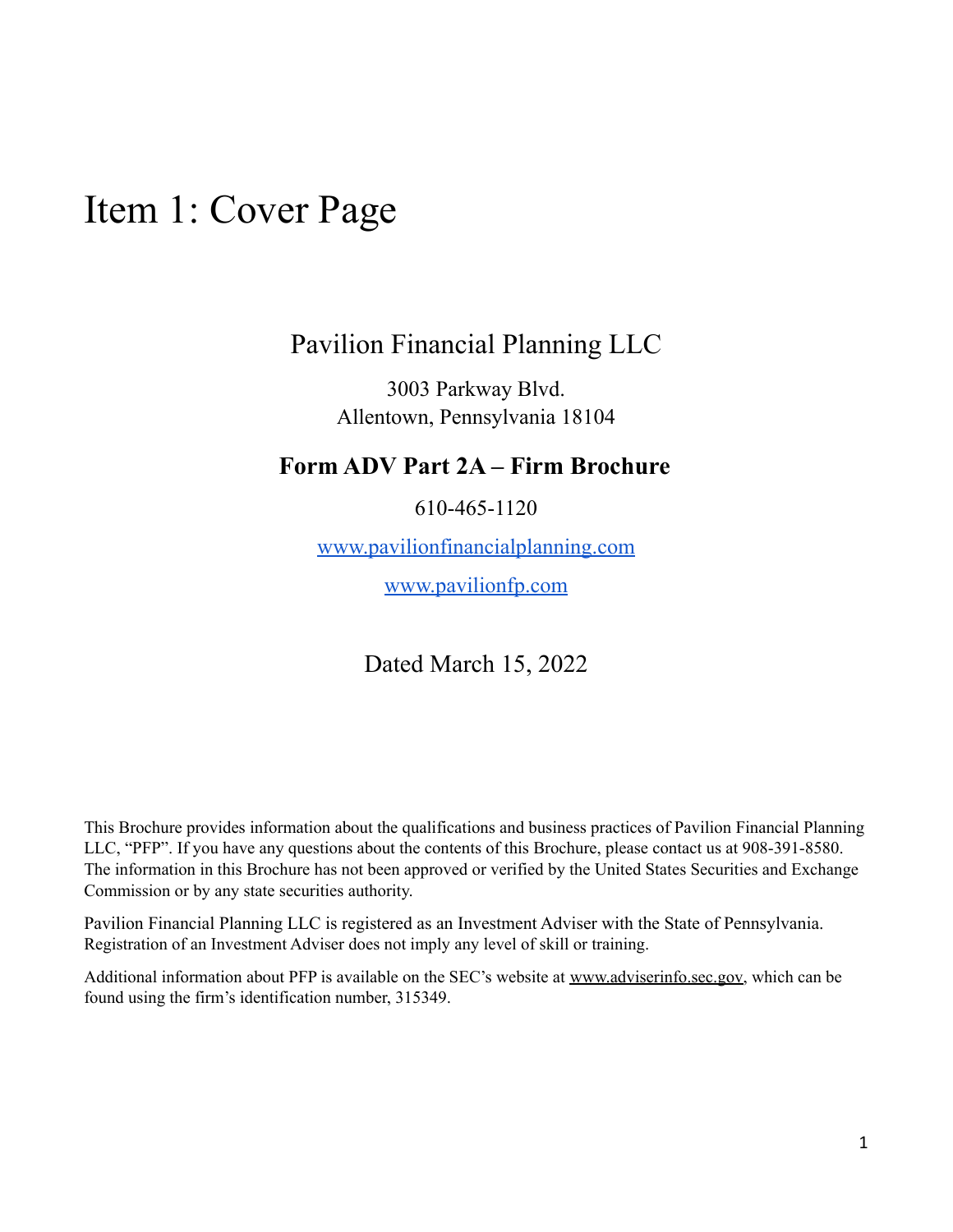# <span id="page-1-0"></span>Item 2: Material Changes

Since the initial filing of the Form ADV Part 2A for PFP in August 2021, the following changes have been made to this version of the Disclosure Brochure:

- Our business phone number is now  $(610)$  465-1120.
- We added the use of Outside Managers in Items 4, 5, 8, and 10.
- We added the use of Altruist as a Custodian in Item 12.
- Assets Under Management were updated in Item 4.

Future Changes

From time to time, we may amend this Disclosure Brochure to reflect changes in our business practices, changes in regulations, and routine annual updates as required. Either this complete Disclosure Brochure or a Summary of Material Changes shall be provided to each Client annually and if a material change occurs in the business practices of Pavilion Financial Planning LLC.

At any time, you may view the current Disclosure Brochure online at the SEC's Investment Adviser Public Disclosure website at [http://www.adviserinfo.sec.gov](http://www.adviserinfo.sec.gov/) by searching for our firm name or by our CRD number 315349.

You may also request a copy of this Disclosure Brochure at any time, by contacting us at (610) 465-1120.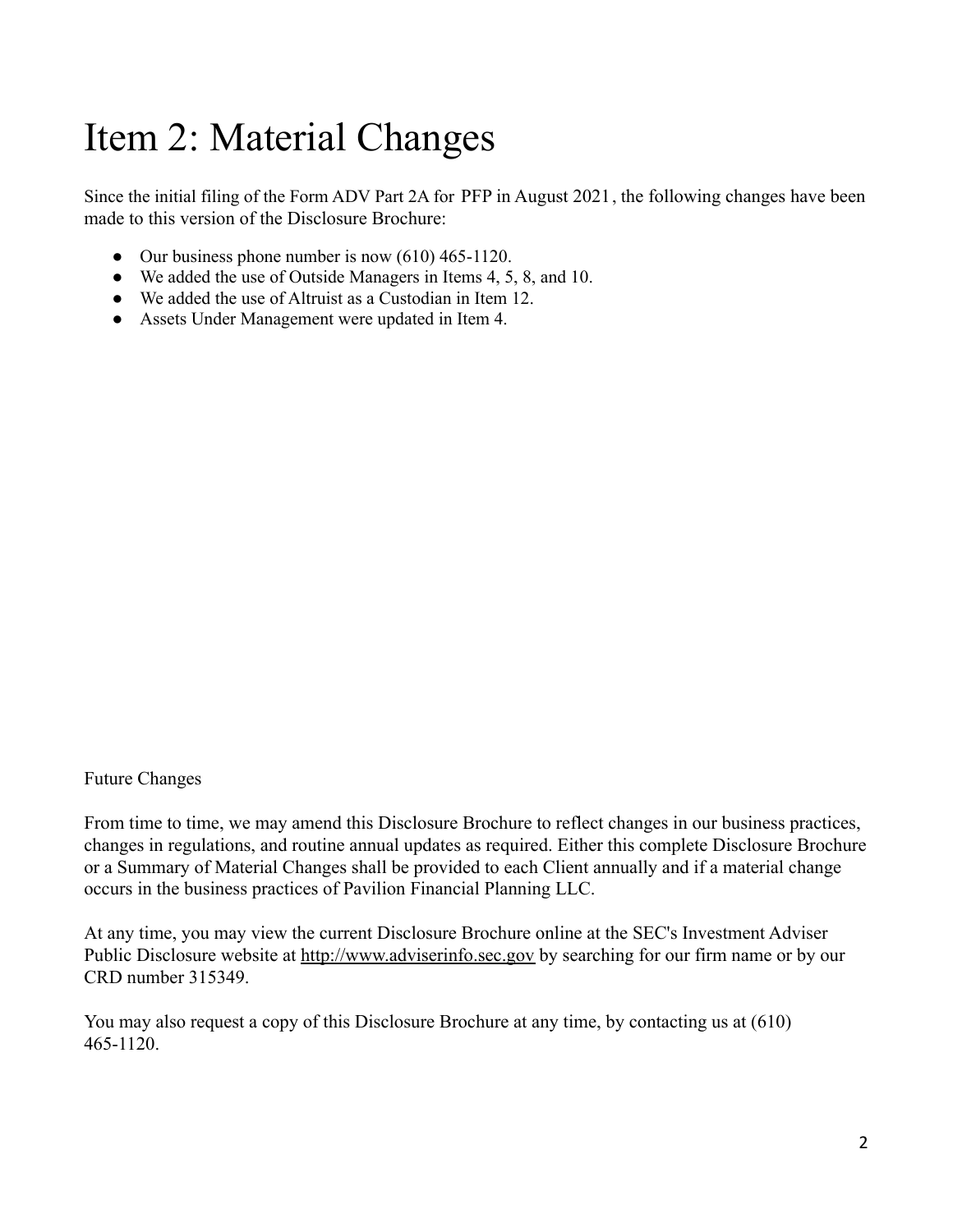## <span id="page-2-0"></span>Item 3: Table of Contents

## **Contents**

| <b>Item 1: Cover Page</b>                                                                      | $\mathbf{1}$     |
|------------------------------------------------------------------------------------------------|------------------|
| <b>Item 2: Material Changes</b>                                                                | $\boldsymbol{2}$ |
| <b>Item 3: Table of Contents</b>                                                               | 3                |
| <b>Item 4: Advisory Business</b>                                                               | 4                |
| <b>Item 5: Fees and Compensation</b>                                                           | $\overline{7}$   |
| Item 6: Performance-Based Fees and Side-By-Side Management                                     | 9                |
| <b>Item 7: Types of Clients</b>                                                                | 9                |
| Item 8: Methods of Analysis, Investment Strategies and Risk of Loss                            | 10               |
| Item 9: Disciplinary Information                                                               | 12               |
| Item 10: Other Financial Industry Activities and Affiliations                                  | 12               |
| Item 11: Code of Ethics, Participation or Interest in Client Transactions and Personal Trading | 13               |
| <b>Item 12: Brokerage Practices</b>                                                            | 14               |
| <b>Item 13: Review of Accounts</b>                                                             | 17               |
| <b>Item 14: Client Referrals and Other Compensation</b>                                        | 17               |
| Item 15: Custody                                                                               | 17               |
| <b>Item 16: Investment Discretion</b>                                                          | 18               |
| <b>Item 17: Voting Client Securities</b>                                                       | 18               |
| <b>Item 18: Financial Information</b>                                                          | 18               |
| <b>Item 19: Requirements for State-Registered Advisers</b>                                     | 18               |
| Form ADV Part 2B - Brochure Supplement                                                         | 20               |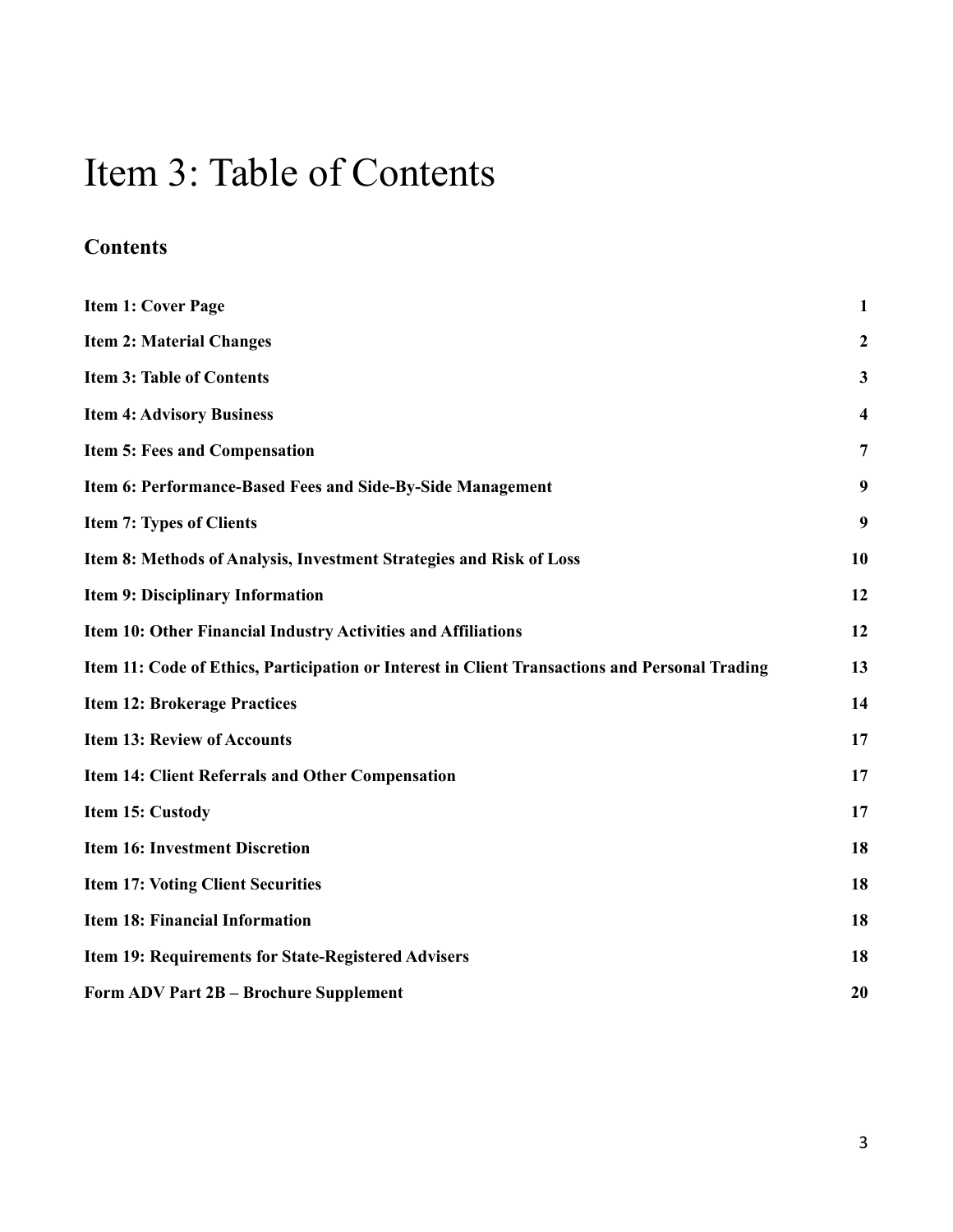# <span id="page-3-0"></span>Item 4: Advisory Business

## **Description of Advisory Firm**

Pavilion Financial Planning LLC (hereinafter referred to as "PFP", "we", "firm", and "us") is registered as an Investment Adviser with the State of Pennsylvania. We were founded in June, 2021. Jessica Goedtel is the principal owner of PFP. PFP reports \$313,118 in discretionary assets under management and \$0 in non-discretionary assets under management as of December 31, 2021.

## **Types of Advisory Services**

## **Investment Management Services**

We are in the business of managing individually tailored investment portfolios. Our firm provides continuous advice to a Client regarding the investment of Client funds based on the individual needs of the Client. Through personal discussions in which goals and objectives based on a Client's particular circumstances are established, we develop a Client's personal investment policy or an investment plan with an asset allocation target and create and manage a portfolio based on that policy and allocation targets. We will also review and discuss a Client's prior investment history, as well as family composition and background.

Account supervision is guided by the stated objectives of the Client (e.g., maximum capital appreciation, growth, income, or growth, and income), as well as tax considerations. Clients may impose reasonable restrictions on investing in certain securities, types of securities, or industry sectors.

### **Use of Outside Managers (TAMPs)**

We offer the use of Outside Managers (TAMPs) for portfolio management services Clients interested in ESG investing. We assist Clients in selecting an appropriate allocation model, completing the Outside Manager's investor profile questionnaire, interacting with the Outside Manager and reviewing the Outside Manager. Our review process and analysis of outside managers is further discussed in Item 8 of this Form ADV Part 2A. Additionally, we will meet with the Client on a periodic basis to discuss changes in their personal or financial situation, suitability, and any new or revised restrictions to be applied to the account. Fees pertaining to this service are outlined in Item 5 of this brochure.

## **Financial Planning Services**

Financial planning involves an evaluation of a Client's current and future financial state by using currently known variables to predict future cash flows, asset values, and withdrawal plans. The key defining aspect of financial planning is that through the financial planning process, all questions, information, and analysis will be considered as they affect and are affected by the entire financial and life situation of the Client. Clients purchasing this service will receive a written or an electronic report, providing the Client with a detailed financial plan designed to achieve his or her stated financial goals and objectives.

In general, the financial plan will address some or all of the following areas of concern. The Client and PFP will work together to select specific areas to cover. These areas may include, but are not limited to, the following: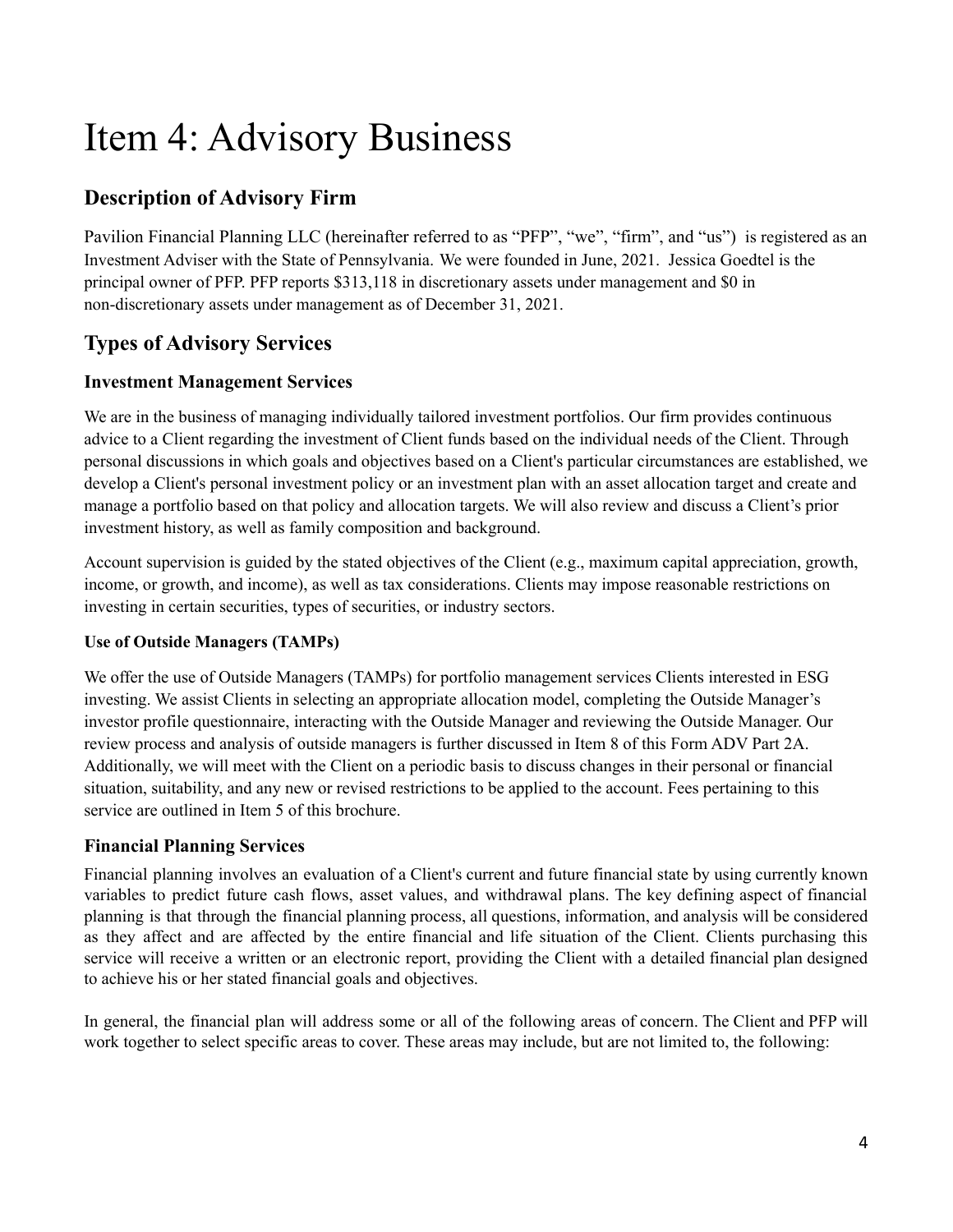**Cash Flow and Debt Management**: We will conduct a review of your income and expenses to determine your current surplus or deficit along with advice on prioritizing how any surplus should be used or how to reduce expenses if they exceed your income. Advice may also be provided on which debts to pay off first based on factors such as the interest rate of the debt and any income tax ramifications. We may also recommend what we believe to be an appropriate cash reserve that should be considered for emergencies and other financial goals, along with a review of accounts (such as money market funds) for such reserves, plus strategies to save desired amounts.

**College Savings**: Includes projecting the amount that will be needed to achieve college or other post-secondary education funding goals, along with advice on ways for you to save the desired amount. Recommendations as to savings strategies are included, and, if needed, we will review your financial picture as it relates to eligibility for financial aid or the best way to contribute to grandchildren (if appropriate). **Employee Benefits Optimization**: We will provide review and analysis as to whether you, as an employee, are taking the maximum advantage possible of your employee benefits. If you are a business owner, we will consider and/or recommend the various benefit programs that can be structured to meet both business and personal retirement goals.

**Estate Planning**: This usually includes an analysis of your exposure to estate taxes and your current estate plan, which may include whether you have a will, powers of attorney, trusts, and other related documents. Our advice also typically includes ways for you to minimize or avoid future estate taxes by implementing appropriate estate planning strategies such as the use of applicable trusts. We always recommend that you consult with a qualified attorney when you initiate, update, or complete estate planning activities. We may provide you with contact information for attorneys who specialize in estate planning when you wish to hire an attorney for such purposes. From time-to-time, we will participate in meetings or phone calls between you and your attorney with your approval or request.

**Financial Goals**: We will help Clients identify financial goals and develop a plan to reach them. We will identify what you plan to accomplish, what resources you will need to make it happen, how much time you will need to reach the goal, and how much you should budget for your goal.

**Insurance**: Review of existing policies to ensure proper coverage for life, health, disability, long-term care, liability, home, and automobile.

**Investment Analysis**: This may involve developing an asset allocation strategy to meet Clients' financial goals and risk tolerance, providing information on investment vehicles and strategies, reviewing employee stock options, as well as assisting you in establishing your own investment account at a selected broker/dealer or custodian. The strategies and types of investments we may recommend are further discussed in Item 8 of this brochure.

**Retirement Planning**: Our retirement planning services typically include projections of your likelihood of achieving your financial goals, typically focusing on financial independence as the primary objective. For situations where projections show less than the desired results, we may make recommendations, including those that may impact the original projections by adjusting certain variables (e.g., working longer, saving more, spending less, taking more risk with investments).

If you are near retirement or already retired, advice may be given on appropriate distribution strategies to minimize the likelihood of running out of money or having to adversely alter spending during your retirement years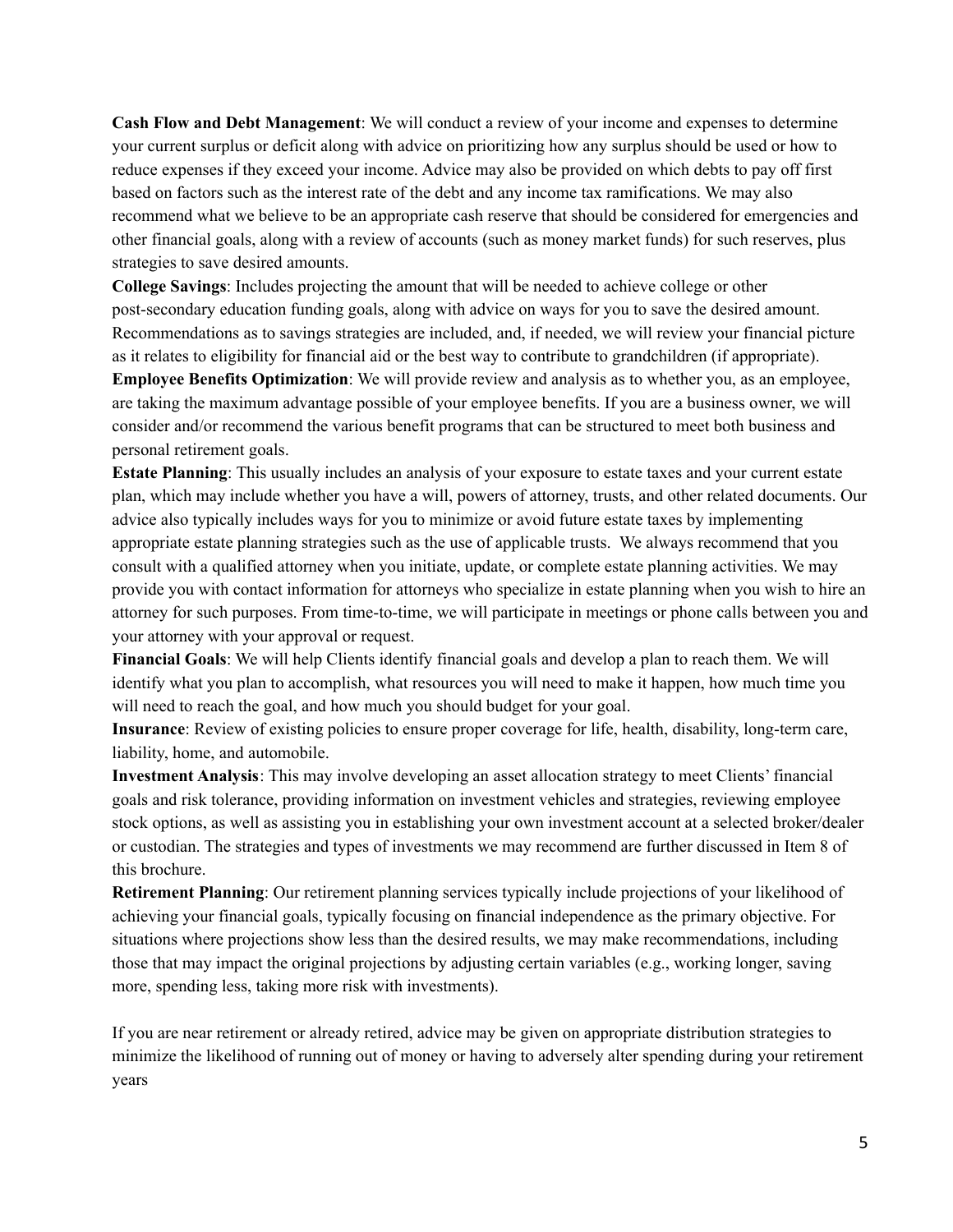**Risk Management:** A risk management review includes an analysis of your exposure to major risks that could have a significant adverse impact on your financial picture, such as premature death, disability, property and casualty losses, or the need for long-term care planning. Advice may be provided on ways to minimize such risks and about weighing the costs of purchasing insurance versus the benefits of doing so and, likewise, the potential cost of not purchasing insurance ("self‐insuring").

**Tax Planning Strategies:** Advice may include ways to minimize current and future income taxes as a part of your overall financial planning picture. For example, we may make recommendations on which type of account(s) or specific investments should be owned based in part on their "tax efficiency," with the consideration that there is always a possibility of future changes to federal, state or local tax laws and rates that may impact your situation.

*Financial Planning Services are of ered via an Ongoing Comprehensive engagement and/or via a Project-Based Engagement.*

### **Ongoing Comprehensive Financial Planning**

This service involves working one-on-one with a planner over an extended period of time. By paying a fixed monthly fee, Clients get to work with a planner who will work with them to develop and implement their plan. The planner will monitor the plan, recommend any changes and ensure the plan is up to date.

Upon engaging us for ongoing financial planning, a Client will be taken through establishing their goals and values around money. They will be required to provide information to help complete the following areas of analysis: net worth, cash flow, insurance, credit scores/reports, employee benefit, retirement planning, insurance, investments, college planning, and estate planning. Once the Client's information is reviewed, their plan will be built and analyzed, and then the findings, analysis and potential changes to their current situation will be reviewed with the Client. Clients subscribing to this service will receive a written or an electronic report, providing the Client with a detailed financial plan designed to achieve his or her stated financial goals and objectives. If a follow-up meeting is required, we will meet at the Client's convenience. The plan and the Client's financial situation and goals will be monitored throughout the year and follow-up phone calls and emails will be made to the Client to confirm that any agreed upon action steps have been carried out. On an annual basis, there will be a full review of this plan to ensure its accuracy and ongoing appropriateness. Any needed updates will be implemented at that time.

### **Project-Based Financial Planning**

We provide project-based financial planning services on a limited scope one-time engagement. Limited Scope Financial Planning is available for Clients looking to address specific questions or issues. The Client may choose from one or more of the above topics to cover or other areas as requested and agreed to by PFP. For Limited Scope Financial Planning, the Client will be ultimately responsible for the implementation of the financial plan.

#### **Tax Return Preparation**

We offer tax preparation services for our clients to assist with the filing of federal and state tax returns for individuals and businesses. We may ask for an explanation or clarification of some items, but we will not audit or otherwise verify client data. The client is responsible for the completeness and accuracy of information used to prepare the returns. We may utilize the services of a third party accounting, bookkeeping, and tax preparation firm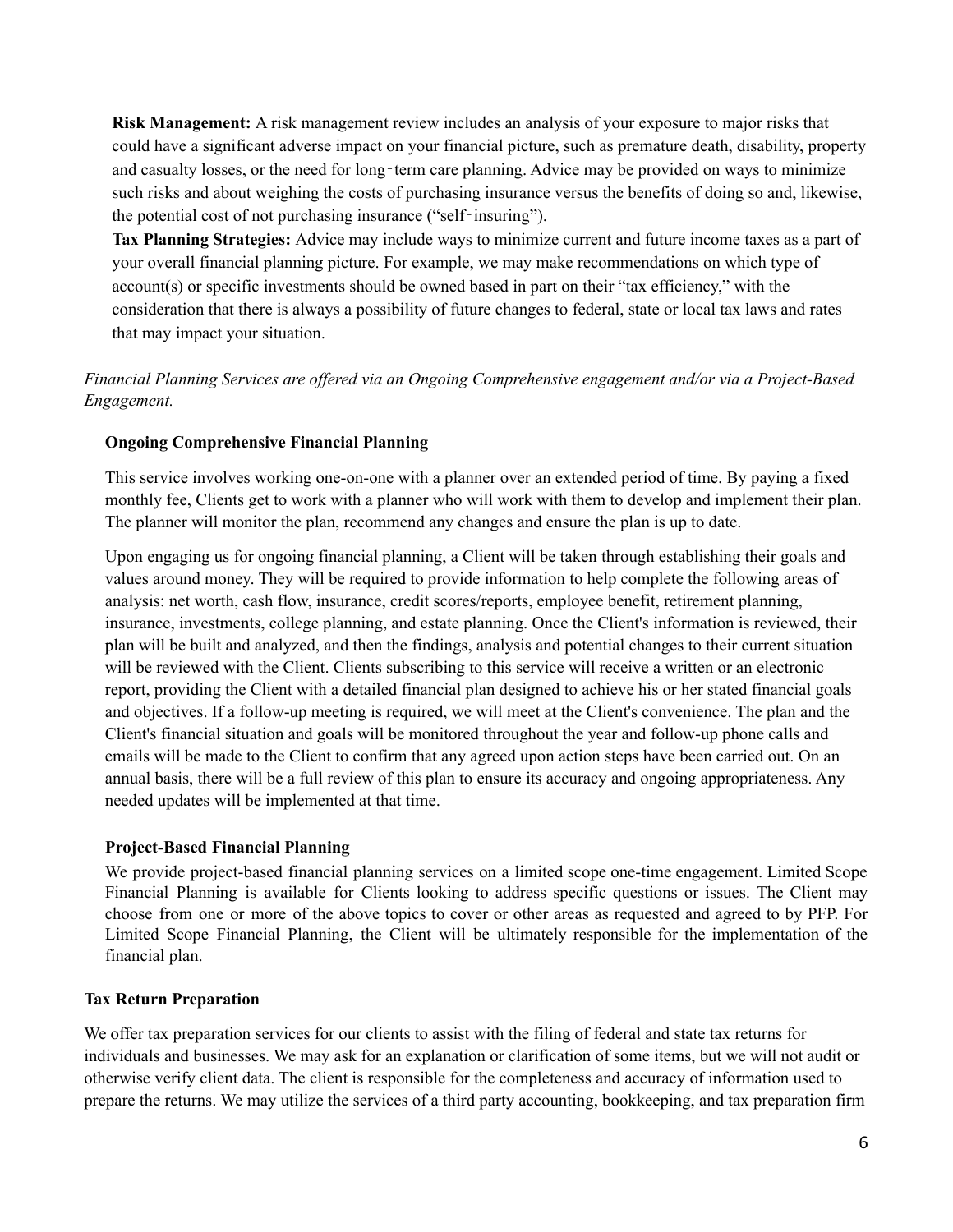to facilitate the preparation and filing of your tax return and we will work with you and the third party in order to gather the necessary information as part of this service.

We may observe opportunities for tax savings that require planning or changes in the way the client handles some transactions. While an engagement for tax return preparation does not include significant tax planning services, we will share any ideas we have with you and discuss terms for any additional work that may be required to implement those ideas.

### **Client Tailored Services and Client Imposed Restrictions**

We consult with clients initially and on an ongoing basis, through the duration of their engagement with us, to determine risk tolerance, time horizon and other factors that may impact the clients' investment and/or planning needs. We ensure that clients' investment and planning recommendations are suitable for their needs, goals, objectives, and risk tolerance.

Clients are able to specify, within reason, any limitations they would like to place on discretionary authority as it pertains to individual securities and/or sectors that will be traded in their account. All such requests must be provided to PFP in writing. PFP will notify Clients if they are unable to accommodate any requests.

## **Wrap Fee Programs**

We do not participate in wrap fee programs.

## <span id="page-6-0"></span>Item 5: Fees and Compensation

Please note, unless a Client has received this brochure at least 48 hours prior to signing an investment advisory and/or a Financial Planning Agreement (collectively, "Client Contract"), the Client Contract may be terminated by the Client within five (5) business days of signing the Client Contract without incurring a penalty. How we are paid depends on the type of advisory services we perform. Below is a brief description of our fees, however, you should review your executed Client Contract for more detailed information regarding the exact fees you will be paying.

### **Investment Management Services (In-House)**

- Our standard advisory fee for Clients engaging in our Ongoing Financial Planning Service is 0.25% of assets under management.
- Our standard advisory fee for stand-alone Investment Management services is 1.00% of assets under management.

The annual fees are negotiable and are prorated and paid in arrears on a quarterly basis. The advisory fee is a flat fee and is calculated by assessing the percentage rates shown above and are based on the average daily balance over the previous quarter. No increase in the annual fee shall be effective without agreement from the Client by signing a new agreement or amendment to their current advisory agreement.

Advisory fees are directly debited from Client accounts, or the Client may choose to pay by check. Accounts initiated or terminated during a calendar quarter will be charged a prorated fee based on the amount of time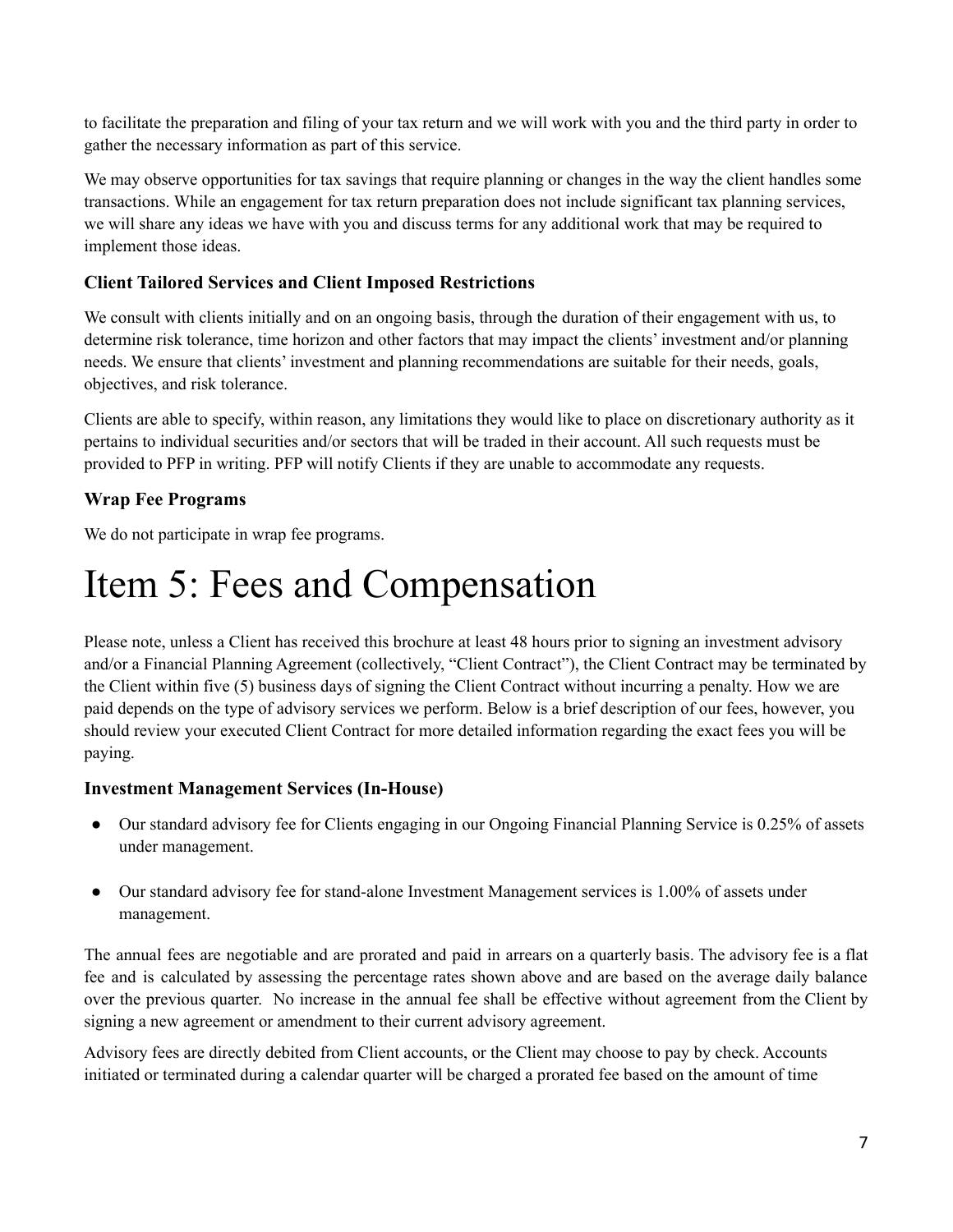remaining in the billing period. An account may be terminated with written notice at least 30 calendar days in advance. Since fees are paid in arrears, no refund will be needed upon termination of the account.

### **Investment Management Services Through the Use of an Outside Manager**

The Outside Manager's advisory fee is based on the strategy type of the account and is calculated as follows:

| <b>Strategy Type</b>        | <b>Annual Advisory Fee</b> |
|-----------------------------|----------------------------|
|                             | (Base Tax/Premium Tax)     |
| <b>Custom to End-Client</b> | $35\%/45\%$                |
| <b>Adviser Thematic</b>     | $.30\%/.35\%$              |
| <b>Ethic Thematic</b>       | $20\%/20\%$                |

The annual fees are negotiable and are pro-rated and paid in arrears on a quarterly basis, and are based on the average daily balance over the previous quarter.

When an Outside Manager is used, the Outside Manager will debit the Client's account for their fee the, and PFP will debit the Client's account for PFP's fee. Please note, the above fee table does not include the PFP's fee. No increase in the annual fee shall be effective without agreement from the Client by signing a new agreement or amendment to their current advisory agreement.

Accounts initiated or terminated during a calendar quarter will be charged a pro-rated fee based on the amount of time remaining in the billing period. An account may be terminated with written notice at least 15 calendar days in advance. Since fees are paid in arrears, no refund will be needed upon termination of the account.

### **Financial Planning**

- *Ongoing Comprehensive Financial Planning:* Ongoing Financial Planning consists of an ongoing fee that is paid monthly, in arrears, at the rate of \$200-500 per month. The fee may be negotiable in certain cases. Fees for this service may be paid by electronic funds transfer or check. This service may be terminated with 30 days' notice. Since fees are paid in arrears, no refund will be needed upon termination of the account.
- *Project-Based Financial Planning Fixed Fee:* Project-Based Financial Planning is offered on a fixed fee basis. The fixed fee will be agreed upon before the start of any work. The fixed fee can range between \$250 and \$5,000, depending on complexity and the needs of the client. The fee is negotiable. If a fixed fee program is chosen, half of the fee is due at the beginning of the process and the remainder is due at completion of work, however, PFP will not bill an amount above \$500.00 more than 6 months in advance. Fees for this service may be paid by electronic funds transfer or check. In the event of early termination any prepaid but unearned fees will be refunded to the Client and any completed deliverables of the project will be provided to the Client and no further fees will be charged.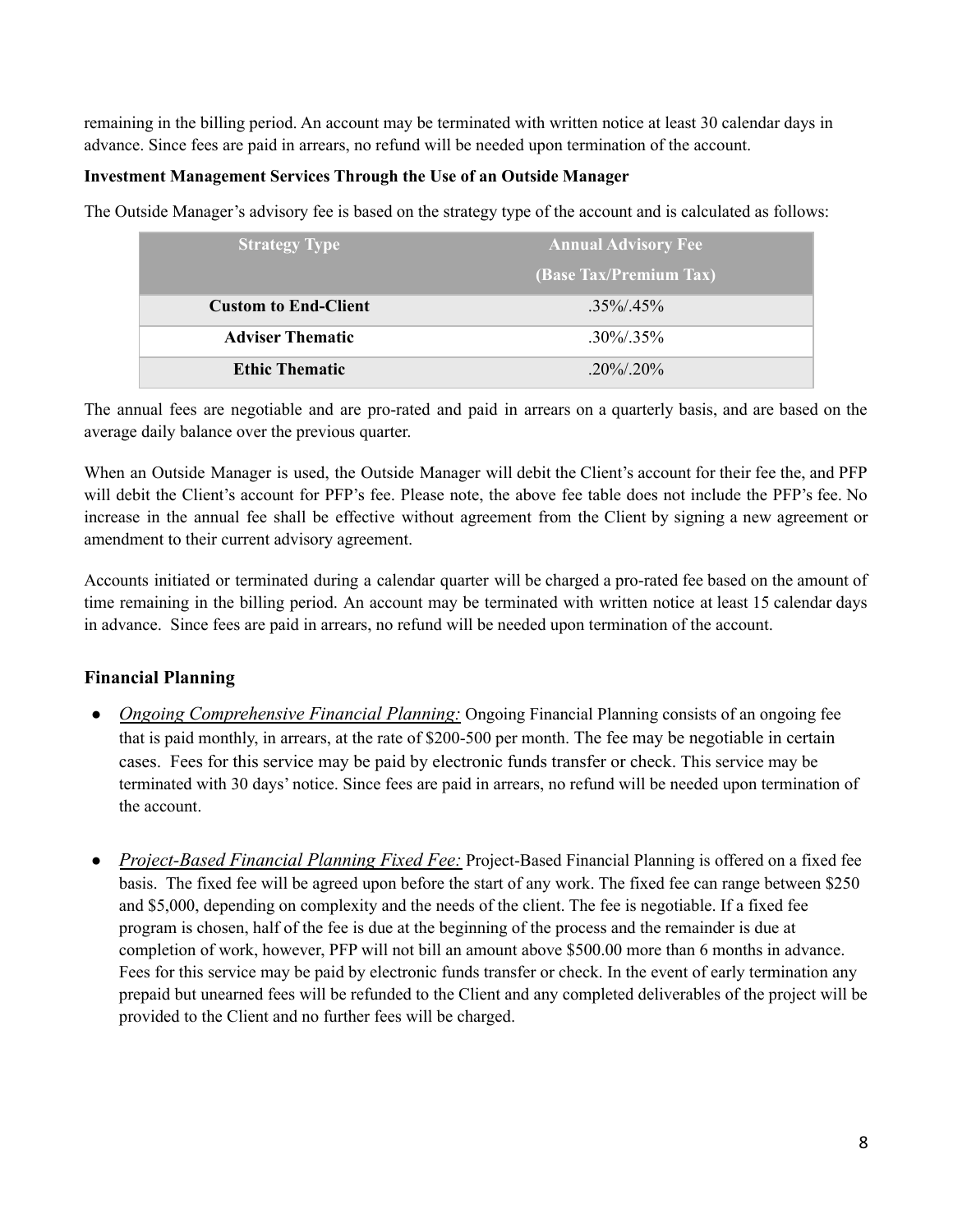## **Tax Return Preparation**

The fees for Tax Return Preparation will be determined based on the complexity of the return and quality of recordkeeping. The fee can range between \$50 and \$5,000 and may be negotiable in certain cases. The fee will be agreed upon at the start of the engagement, and is due at the completion of the engagement.

Fees for this service may be paid by electronic funds transfer (EFT) or check. In the event of early termination, any prepaid but unearned fees will be refunded to the Client. If recommended, clients are not required to utilize any third party products or services and they can receive similar services from other professionals at a similar or lower cost.

## **Other Types of Fees and Expenses**

Our fees are exclusive of brokerage commissions, transaction fees, and other related costs and expenses which may be incurred by the Client. Clients may incur certain charges imposed by custodians, brokers, and other third parties such as custodial fees, deferred sales charges, odd-lot differentials, transfer taxes, wire transfer, and electronic fund fees, and other fees and taxes on brokerage accounts and securities transactions. Mutual fund and exchange-traded funds also charge internal management fees, which are disclosed in a fund's prospectus. Such charges, fees, and commissions are exclusive of and in addition to our fee, and we shall not receive any portion of these commissions, fees, and costs.

Item 12 further describes the factors that we consider in selecting or recommending broker-dealers for Client's transactions and determining the reasonableness of their compensation (e.g., commissions).

We do not accept compensation for the sale of securities or other investment products including asset-based sales charges or service fees from the sale of mutual funds.

## <span id="page-8-0"></span>Item 6: Performance-Based Fees and Side-By-Side Management

We do not offer performance-based fees and do not engage in side-by-side management.

# <span id="page-8-1"></span>Item 7: Types of Clients

We provide financial planning and portfolio management services to individuals.

For clients engaging in our Investment Management service, our minimum account size requirement is \$100,000. This minimum may be waived at the discretion of PFP.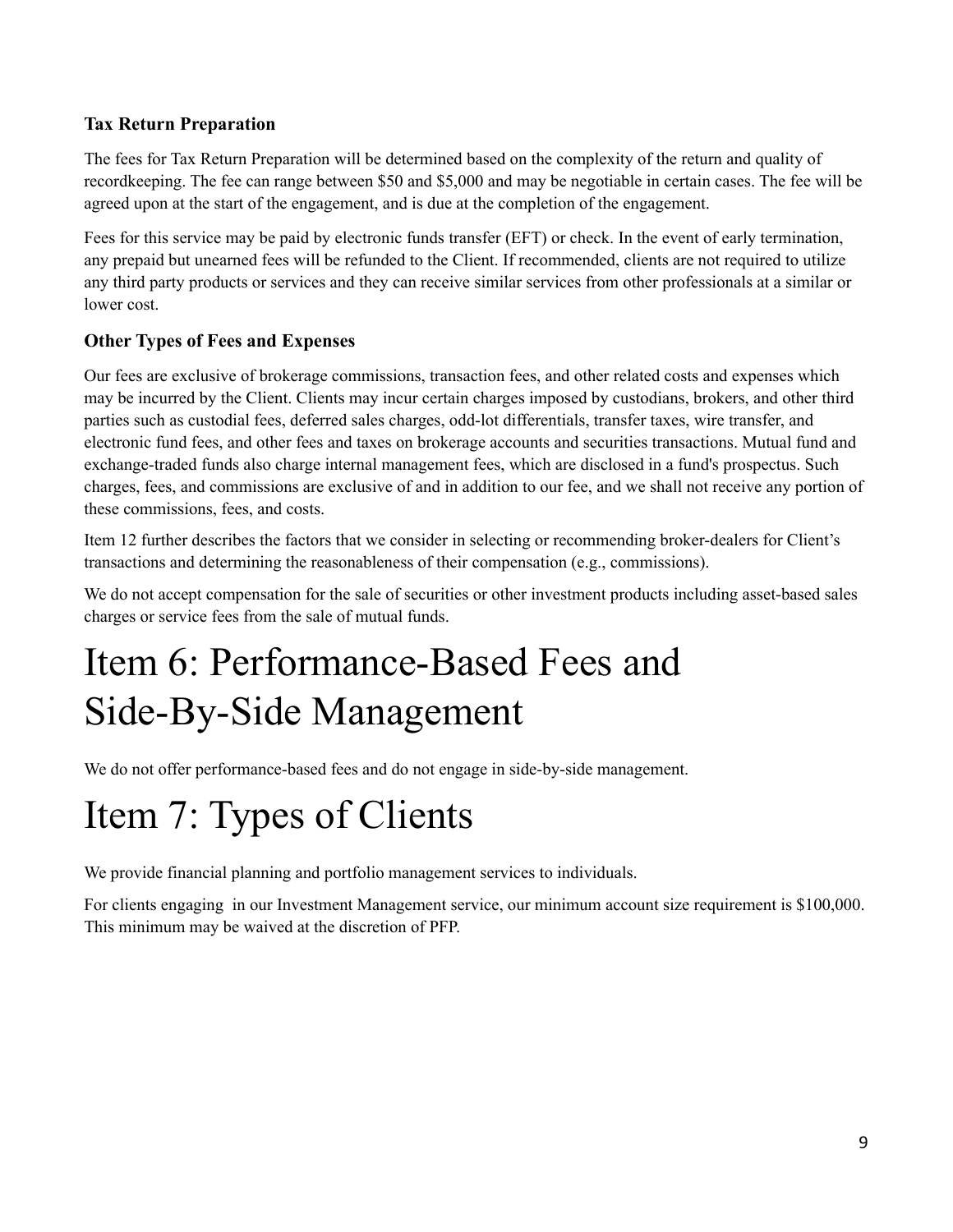# <span id="page-9-0"></span>Item 8: Methods of Analysis, Investment Strategies and Risk of Loss

### **Modern Portfolio Theory**

The underlying principles of MPT are:

- Investors are risk averse. The only acceptable risk is that which is adequately compensated by an expected return. Risk and investment return are related and an increase in risk requires an increased expected return.
- Markets are efficient. The same market information is available to all investors at the same time. The market prices every security fairly based upon this equal availability of information.
- The design of the portfolio as a whole is more important than the selection of any particular security. The appropriate allocation of capital among asset classes will have far more influence on long-term portfolio performance than the selection of individual securities.
- Investing for the long-term (preferably longer than ten years) becomes critical to investment success because it allows the long-term characteristics of the asset classes to surface.
- Increasing diversification of the portfolio with lower correlated asset class positions can decrease portfolio risk. Correlation is the statistical term for the extent to which two asset classes move in tandem or opposition to one another.

#### **Passive Investment Management**

We primarily practice passive investment management. Passive investing involves building portfolios that are composed of various distinct asset classes. The asset classes are weighted in a manner to achieve the desired relationship between correlation, risk, and return. Funds that passively capture the returns of the desired asset classes are placed in the portfolio. The funds that are used to build passive portfolios are typically index mutual funds or exchange-traded funds.

Passive investment management is characterized by low portfolio expenses (i.e. the funds inside the portfolio have low internal costs), minimal trading costs (due to infrequent trading activity), and relative tax efficiency (because the funds inside the portfolio are tax efficient and turnover inside the portfolio is minimal).

In contrast, active management involves a single manager or managers who employ some method, strategy or technique to construct a portfolio that is intended to generate returns that are greater than the broader market or a designated benchmark.

**Use of Outside Managers for Socially Responsible Investing:** We may refer Clients to third-party investment advisers ("outside managers") who specialize in constructing portfolios that utilize mutual funds, ETFs, or individual securities with the purpose of incorporating socially conscious principles into a client's portfolio. These portfolios may sometimes also be customized to reflect the personal values of each individual, family, or organization. This allows the Firm's clients to invest in a way that aligns with their values. FIRM may rely on mutual funds and ETFs that incorporate Environmental, Social and Governance ("ESG") research as well as positive and negative screens related to specific business practices to determine the quality of an investment on values-based merits.Our analysis of outside managers involves the examination of the experience, expertise, investment philosophies, and past performance of the outside managers in an attempt to determine if that manager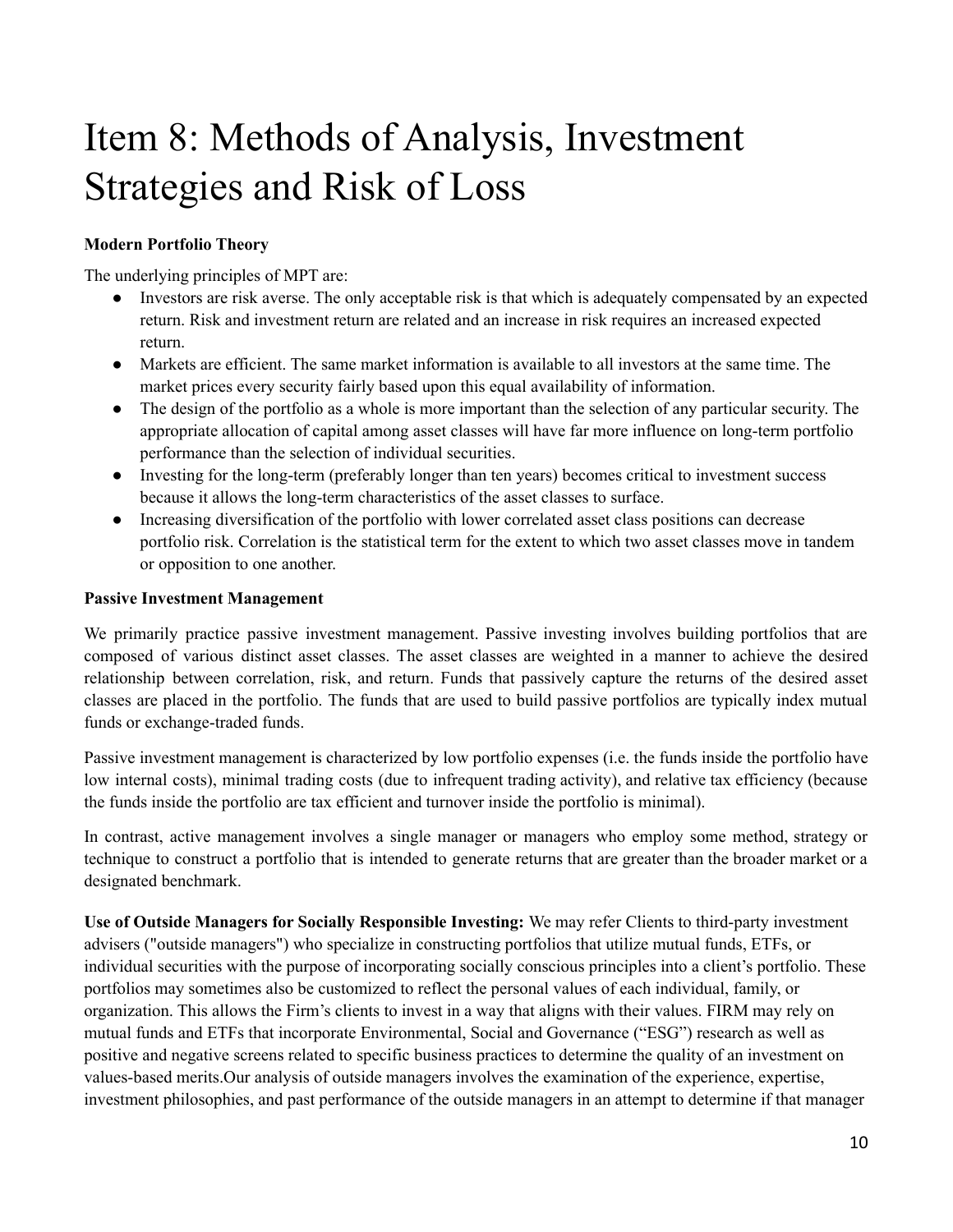has demonstrated an ability to invest over a period of time and in different economic conditions. We monitor the manager's underlying holdings, strategies, concentrations, and leverage as part of our overall periodic risk assessment. Additionally, as part of our due diligence process, we survey the manager's compliance and business enterprise risks. A risk of investing with an outside manager who has been successful in the past is that he or she may not be able to replicate that success in the future. In addition, as we do not control the underlying investments in an outside manager's portfolio. There is also a risk that a manager may deviate from the stated investment mandate or strategy of the portfolio, making it a less suitable investment for our Clients. Moreover, as we do not control the manager's daily business and compliance operations, we may be unaware of the lack of internal controls necessary to prevent business, regulatory or reputational deficiencies.

### **Material Risks Involved**

All investing strategies we offer involve risk and may result in a loss of your original investment which you **should be prepared to bear.** Many of these risks apply equally to stocks, bonds, commodities, and any other investment or security. Material risks associated with our investment strategies are listed below.

**Market Risk:** Market risk involves the possibility that an investment's current market value will fall because of a general market decline, reducing the value of the investment regardless of the operational success of the issuer's operations or its financial condition.

**Strategy Risk:** The Adviser's investment strategies and/or investment techniques may not work as intended.

**Small and Medium Cap Company Risk:** Securities of companies with small and medium market capitalizations are often more volatile and less liquid than investments in larger companies. Small and medium cap companies may face a greater risk of business failure, which could increase the volatility of the Client's portfolio.

**Concentration Risk:** Certain investment strategies focus on particular asset-classes, industries, sectors or types of investment. From time to time these strategies may be subject to greater risks of adverse developments in such areas of focus than a strategy that is more broadly diversified across a wider variety of investments.

**Interest Rate Risk:** Bond (fixed income) prices generally fall when interest rates rise, and the value may fall below par value or the principal investment. The opposite is also generally true: bond prices generally rise when interest rates fall. In general, fixed income securities with longer maturities are more sensitive to these price changes. Most other investments are also sensitive to the level and direction of interest rates.

**Legal or Legislative Risk**: Legislative changes or Court rulings may impact the value of investments, or the securities' claim on the issuer's assets and finances.

**Inflation**: Inflation may erode the buying power of your investment portfolio, even if the dollar value of your investments remains the same.

### **Risks Associated with Securities**

Apart from the general risks outlined above which apply to all types of investments, specific securities may have other risks.

**Common stocks** may go up and down in price quite dramatically, and in the event of an issuer's bankruptcy or restructuring could lose all value. A slower-growth or recessionary economic environment could have an adverse effect on the price of all stocks.

**Exchange Traded Funds** prices may vary significantly from the Net Asset Value due to market conditions. Certain Exchange Traded Funds may not track underlying benchmarks as expected. ETFs are also subject to the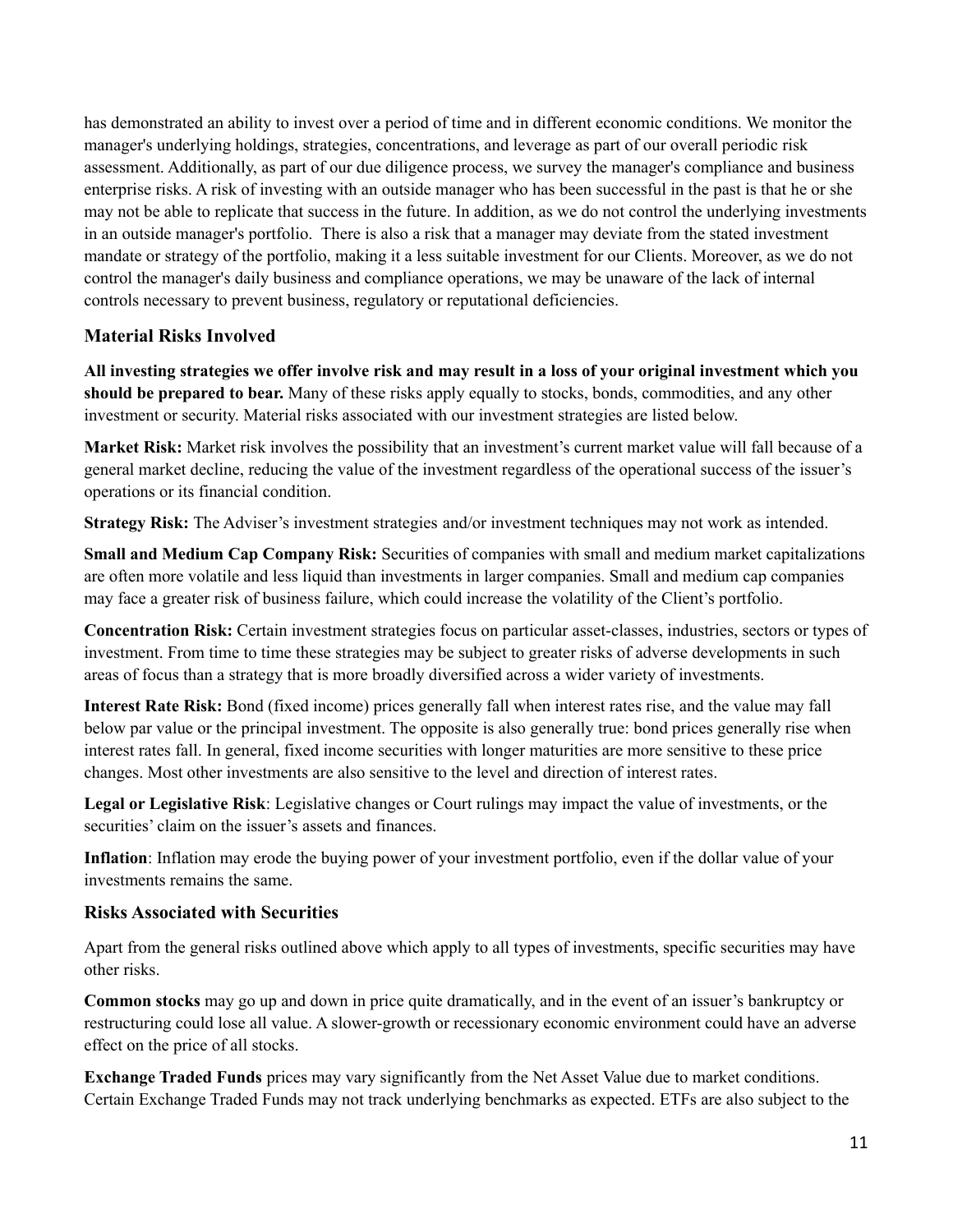following risks: (i) an ETF's shares may trade at a market price that is above or below their net asset value; (ii) the ETF may employ an investment strategy that utilizes high leverage ratios; or (iii) trading of an ETF's shares may be halted if the listing exchange's officials deem such action appropriate, the shares are de-listed from the exchange, or the activation of market-wide "circuit breakers" (which are tied to large decreases in stock prices) halts stock trading generally. The Adviser has no control over the risks taken by the underlying funds in which the Clients invest.

**Mutual Funds**: When a Client invests in open-end mutual funds or ETFs, the Client indirectly bears its proportionate share of any fees and expenses payable directly by those funds. Therefore, the Client will incur higher expenses, many of which may be duplicative. In addition, the Client's overall portfolio may be affected by losses of an underlying fund and the level of risk arising from the investment practices of an underlying fund (such as the use of derivatives).

# <span id="page-11-0"></span>Item 9: Disciplinary Information

## **Criminal or Civil Actions**

PFP and its management have not been involved in any criminal or civil action.

## **Administrative Enforcement Proceedings**

PFP and its management have not been involved in administrative enforcement proceedings.

## **Self-Regulatory Organization Enforcement Proceedings**

PFP and its management have not been involved in legal or disciplinary events that are material to a Client's or prospective Client's evaluation of PFP or the integrity of its management.

# <span id="page-11-1"></span>Item 10: Other Financial Industry Activities and Affiliations

No PFP employee is registered, or has an application pending to register, as a broker-dealer or a registered representative of a broker-dealer.

No PFP employee is registered, or has an application pending to register, as a futures commission merchant, commodity pool operator or a commodity trading advisor.

PFP does not have any related parties. As a result, we do not have a relationship with any related parties.

PFP only receives compensation directly from Clients. We do not receive compensation from any outside source. We do not have any conflicts of interest with any outside party.

Jessica Goedtel is currently a licensed insurance agent, however, he/she no longer sells any insurance products, and is not affiliated with any insurance companies. Jessica Goedtel will not sell any insurance products to clients or prospective clients of PFP.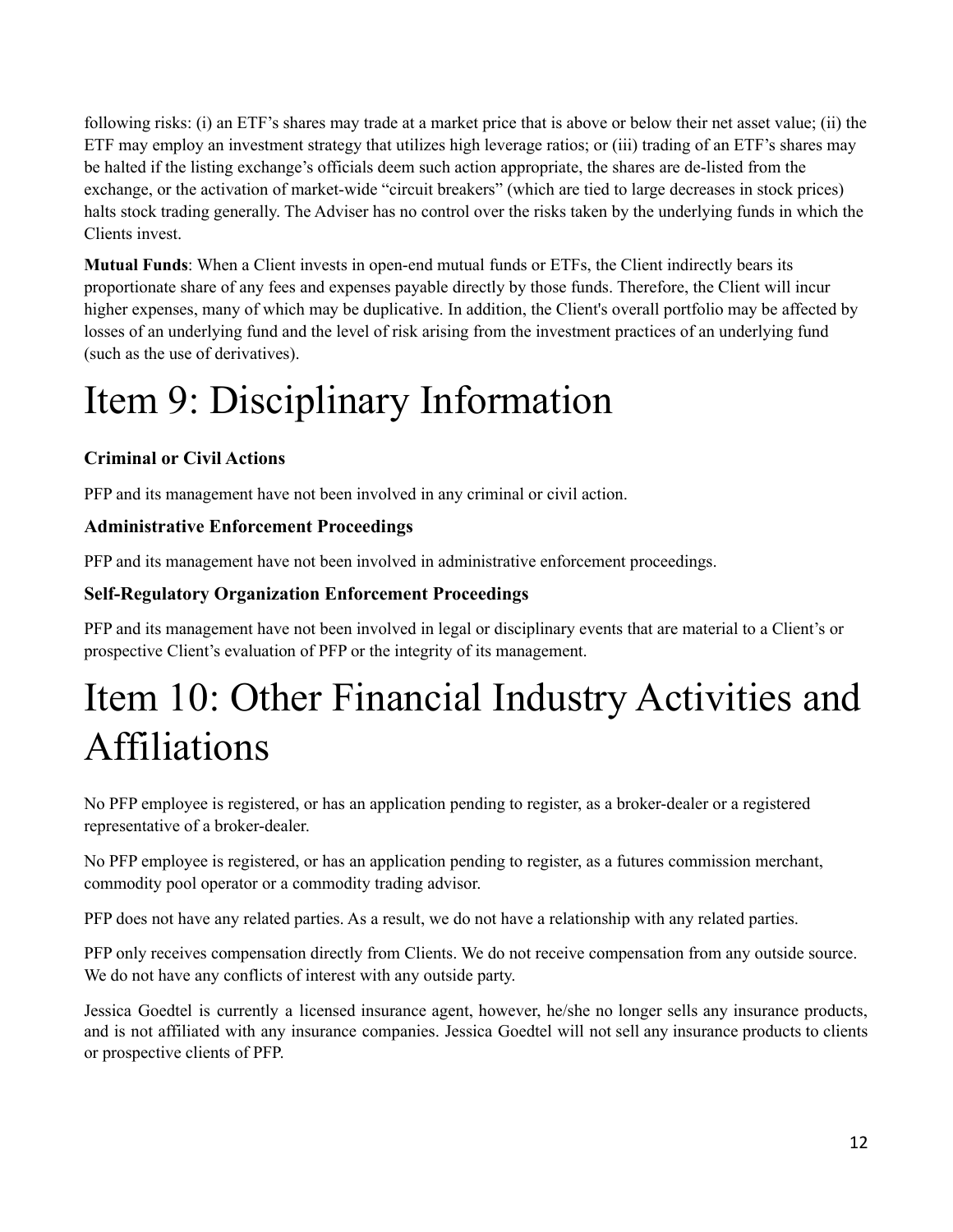### **Recommendations or Selections of Other Investment Advisers**

As referenced in Item 4 of this brochure, PFP recommends Clients to Outside Managers to manage their accounts when the Client is interested in ESG investing. In the event that we recommend an Outside Manager, please note that we do not share in their advisory fee. Our fee is separate and in addition to their compensation (as noted in Item 5) and will be described to you prior to engagement. You are not obligated, contractually or otherwise, to use the services of any Outside Manager we recommend. Additionally, PFP will only recommend an Outside Manager who is properly licensed or registered as an investment adviser.

# Item 11: Code of Ethics, Participation or Interest in Client Transactions and Personal Trading

<span id="page-12-0"></span>As a fiduciary, our firm and its associates have a duty of utmost good faith to act solely in the best interests of each Client. Our Clients entrust us with their funds and personal information, which in turn places a high standard on our conduct and integrity. Our fiduciary duty is a core aspect of our Code of Ethics and represents the expected basis of all of our dealings. The firm also adheres to the Code of Ethics and Professional Responsibility adopted by the CFP® Board of Standards Inc., and accepts the obligation not only to comply with the mandates and requirements of all applicable laws and regulations but also to take responsibility to act in an ethical and professionally responsible manner in all professional services and activities.

### **Code of Ethics Description**

This code does not attempt to identify all possible conflicts of interest, and literal compliance with each of its specific provisions will not shield associated persons from liability for personal trading or other conduct that violates a fiduciary duty to advisory Clients. A summary of the Code of Ethics' Principles is outlined below.

- Integrity Associated persons shall offer and provide professional services with integrity.
- Objectivity Associated persons shall be objective in providing professional services to Clients.
- Competence Associated persons shall provide services to Clients competently and maintain the necessary knowledge and skill to continue to do so in those areas in which they are engaged.
- Fairness Associated persons shall perform professional services in a manner that is fair and reasonable to Clients, principals, partners, and employers, and shall disclose conflict(s) of interest in providing such services.
- Confidentiality Associated persons shall not disclose confidential Client information without the specific consent of the Client unless in response to proper legal process, or as required by law.
- Professionalism Associated persons' conduct in all matters shall reflect the credit of the profession.
- Diligence Associated persons shall act diligently in providing professional services.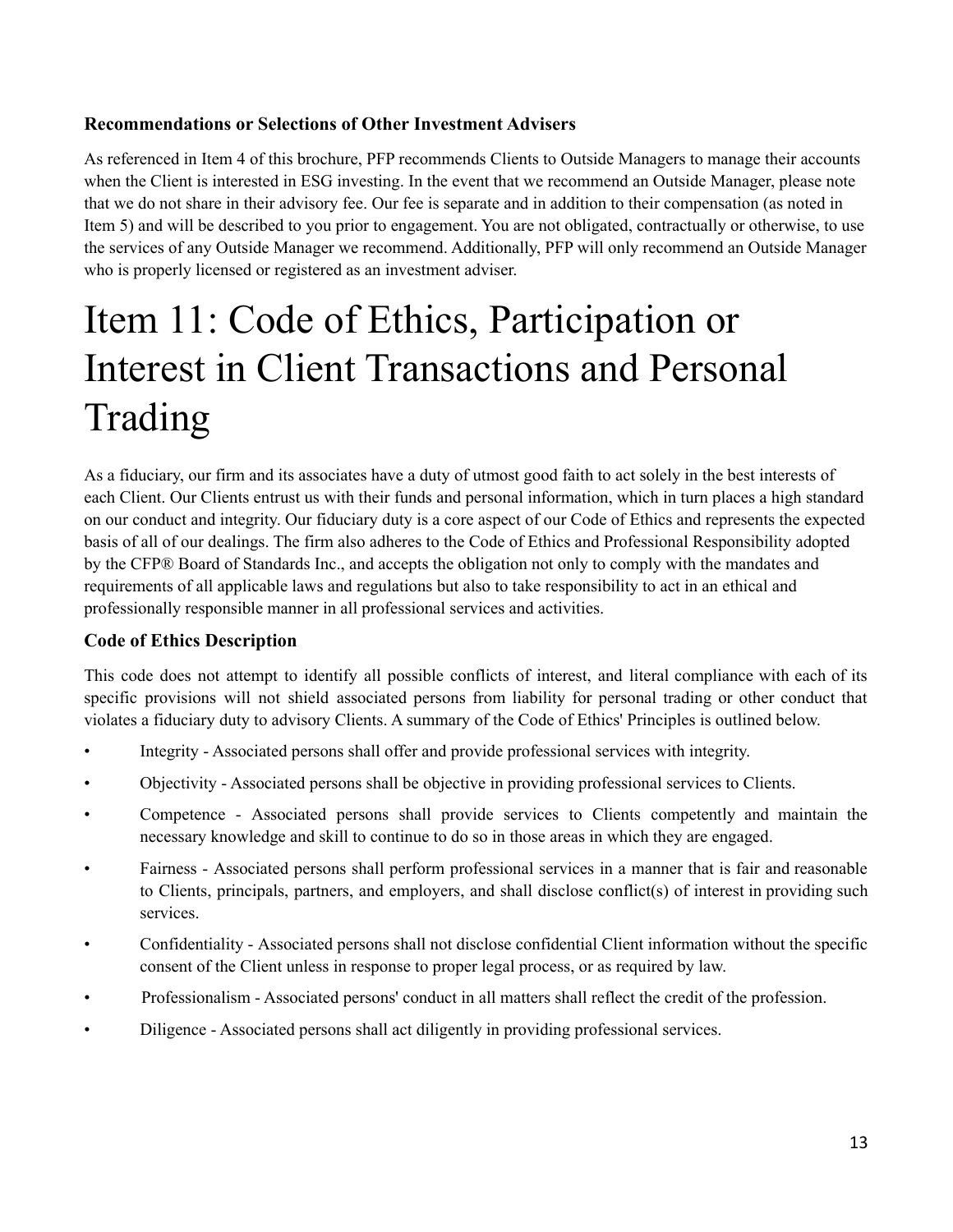We periodically review and amend our Code of Ethics to ensure that it remains current, and we require all firm access persons to attest to their understanding of and adherence to the Code of Ethics at least annually. Our firm will provide a copy of its Code of Ethics to any Client or prospective Client upon request.

### **Investment Recommendations Involving a Material Financial Interest and Conflicts of Interest**

Neither our firm, its associates or any related person is authorized to recommend to a Client or effect a transaction for a Client, involving any security in which our firm or a related person has a material financial interest, such as in the capacity as an underwriter, adviser to the issuer, etc.

## **Advisory Firm Purchase of Same Securities Recommended to Clients and Conflicts of Interest**

Our firm and its "related persons" do not invest in the same securities, or related securities, e.g., warrants, options or futures, which we recommend to Clients.

## **Trading Securities At/Around the Same Time as Client's Securities**

Because our firm and its "related persons" do not invest in the same securities, or related securities, e.g., warrants, options or futures, which we recommend to Clients, we do not trade in securities at or around the same time as Clients.

## <span id="page-13-0"></span>Item 12: Brokerage Practices

### **Factors Used to Select Custodians and/or Broker-Dealers**

Pavilion Financial Planning LLC does not have any affiliation with Broker-Dealers. Specific custodian recommendations are made to the Client based on their need for such services. We recommend custodians based on the reputation and services provided by the firm.

In recommending broker-dealers, we have an obligation to seek the "best execution" of transactions in Client accounts. The determinative factor in the analysis of best execution is not the lowest possible commission cost, but whether the transaction represents the best qualitative execution, taking into consideration the full range of the broker-dealer's services. The factors we consider when evaluating a broker-dealer for best execution include, without limitation, the broker-dealer's:

- Execution capability;
- Commission rate;
- Financial responsibility;
- Responsiveness and customer service;
- Custodian capabilities;
- Research services/ancillary brokerage services provided; and
- Any other factors that we consider relevant.

With this in consideration, our firm recommends Charles Schwab & Co., Inc. ("Schwab") or Altruist, independent and unaffiliated SEC registered broker-dealer firms and members of the Financial Industry Regulatory Authority ("FINRA") and the Securities Investor Protection Corporation ("SIPC"). Although clients may request us to use a broker-dealer of their choosing, we generally recommend that clients open brokerage accounts with Schwab or Altruist. We are not affiliated with Schwab or Altruist. The Client will ultimately make the final decision of the Custodian to be used to hold the Client's investments by signing the selected broker-dealer's account opening documentation.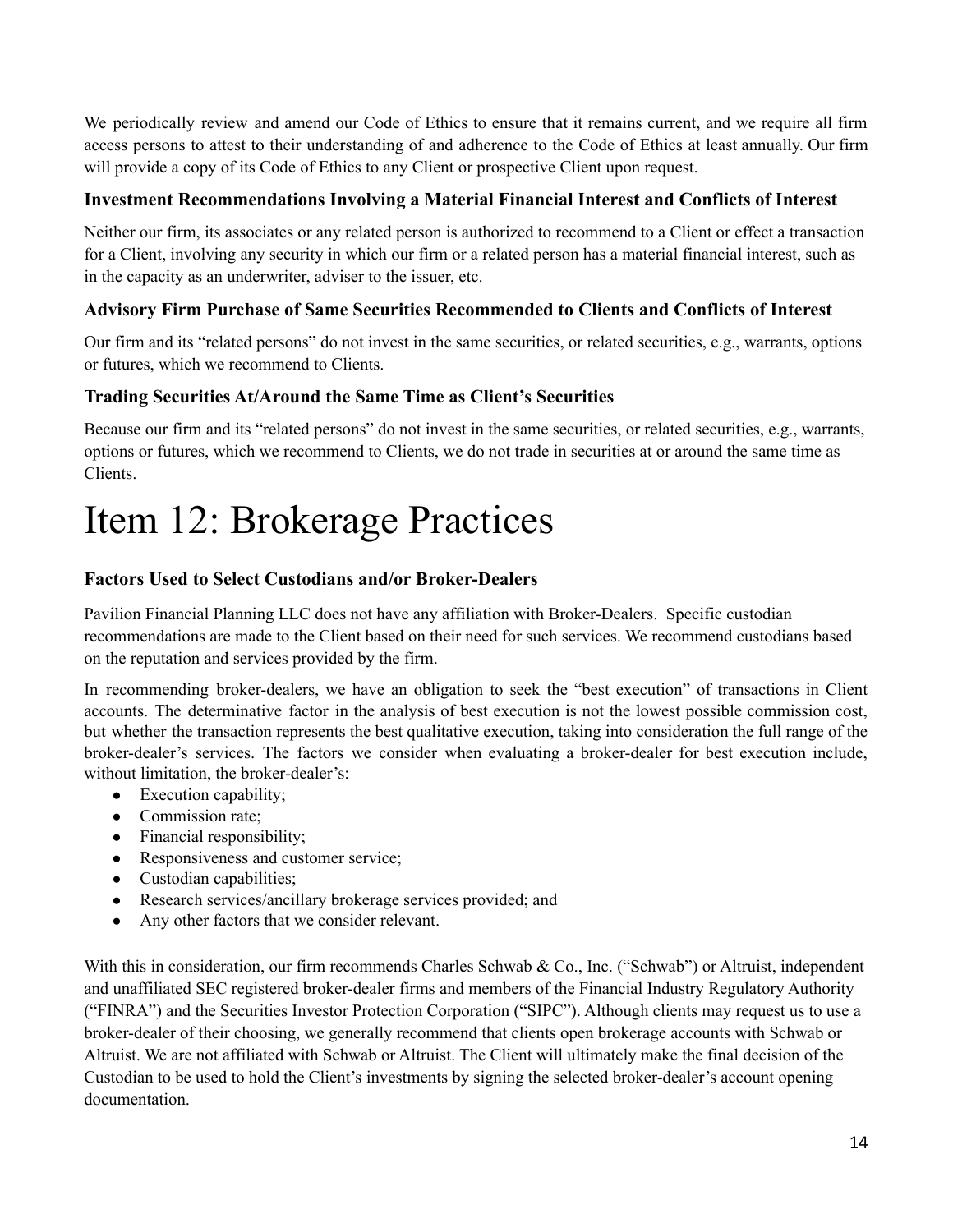### **1. Research and Other Soft-Dollar Benefits**

Our qualified custodian(s) used for investment management may provide us with certain brokerage and research products and services that qualify as "brokerage or research services" under Section 28(e) of the Securities Exchange Act of 1934 ("Exchange Act"). This is commonly referred to as a "soft dollar" arrangement. These research products and/or services will assist us in our investment decision making process. Such research generally will be used to service all of our client accounts, but brokerage charges paid by the client may be used to pay for research that is not used in managing that specific client's account.

### **2. Brokerage for Client Referrals**

We receive no referrals from a broker-dealer or third party in exchange for using that broker-dealer or third party.

## **3. Clients Directing Which Broker/Dealer/Custodian to Use**

We do recommend specific custodians for Clients to use, however, Clients may custody their assets at a custodian of their choice. Clients may also direct us to use a specific broker-dealer to execute transactions. By allowing Clients to choose a specific custodian, we may be unable to achieve the most favorable execution of Client transaction and this may cost Clients money over using a lower-cost custodian.

## **The Custodian and Brokers We Use (Altruist)**

For the benefit of no commissions or transaction fees, fully digital account opening, a large variety of security options and complete integration with software tools, PFP recommends Altruist Financial LLC, an unaffiliated SEC-registered broker dealer and FINRA/SIPC member, as the introducing broker to Apex Clearing Corporation, an unaffiliated SEC-registered broker dealer and FINRA/SIPC member, as the clients' custodian. PFP does not receive any research or other soft-dollar benefit by nature from its relationship with Altruist Financial LLC, nor does PFP receive any referrals in exchange for using Altruist Financial LLC as a broker dealer.

## **The Custodian and Brokers We Use (Charles Schwab)**

The custodian and brokers we use maintain custody of your assets that we manage, although we may be deemed to have limited custody of your assets due to our ability to withdraw fees from your account (see Item 15 – Custody, below).

**Your brokerage and custody costs**: For our clients' accounts that Schwab maintains, Schwab generally does not charge you separately for custody services but is compensated by charging you commissions or other fees on trades that it executes or that settle into your Schwab account. Certain trades (for example, many mutual funds and ETFs) may not incur Schwab commissions or transaction fees. Schwab is also compensated by earning interest on the uninvested cash in your account in Schwab's Cash Features Program.

**Products and services available to us from Schwab**: Schwab Advisor Services is Schwab's business serving independent investment advisory firms like us. They provide our clients and us with access to their institutional brokerage services (trading, custody, reporting and related services), many of which are not typically available to Schwab retail customers. Schwab also makes available various support services. Some of those services help us manage or administer our clients' accounts, while others help us manage and grow our business. Schwab's support services are generally available on an unsolicited basis (we don't have to request them) and at no charge to us. Following is a more detailed description of Schwab's support services:

**Services that benefit you**: Schwab's institutional brokerage services include access to a broad range of investment products, execution of securities transactions, and custody of client assets. The investment products available through Schwab include some to which we might not otherwise have access or that would require a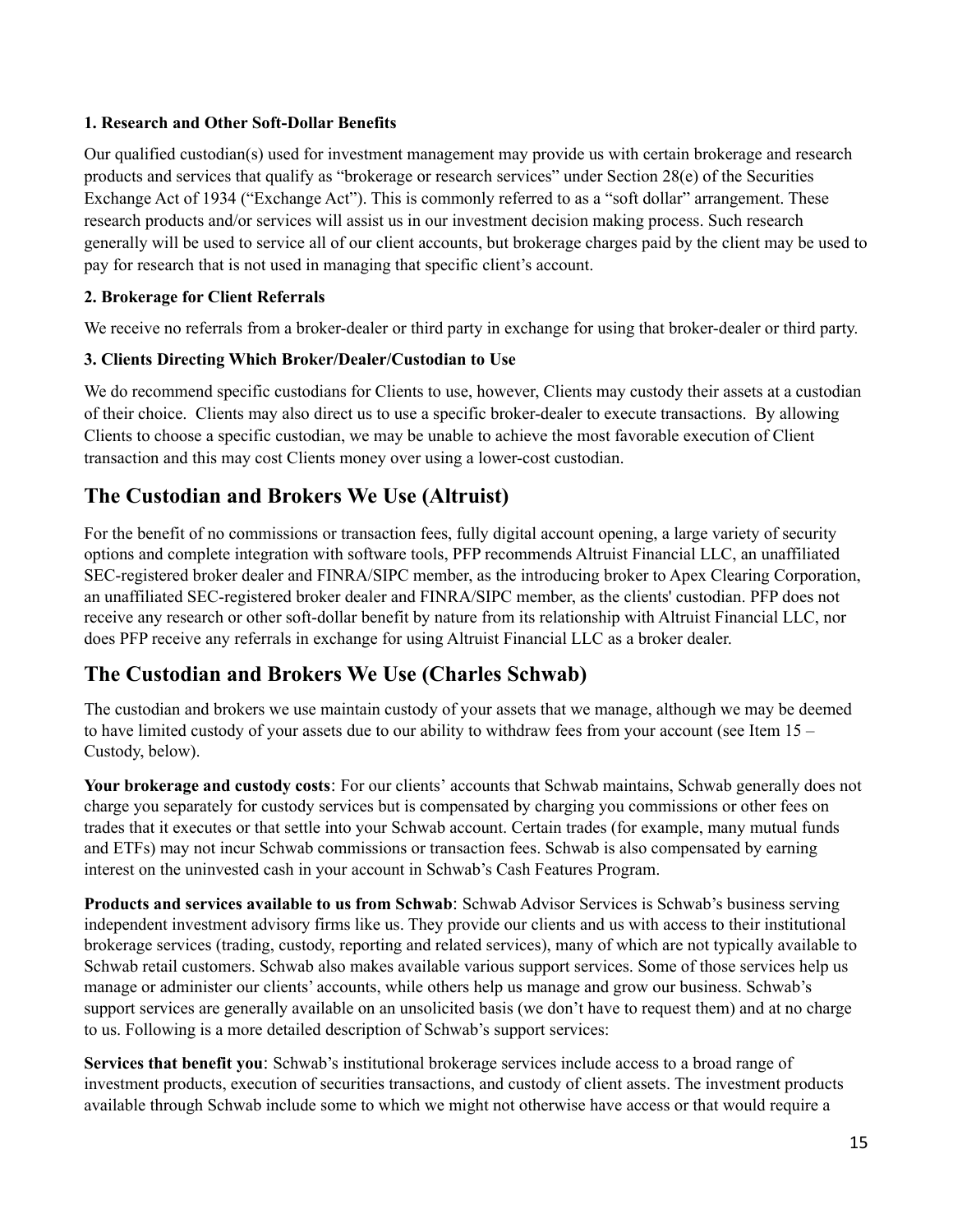significantly higher minimum initial investment by our clients. Schwab's services described in this paragraph generally benefit you and your account.

**Services that may not directly benefit you**: Schwab also makes available to us other products and services that benefit us but may not directly benefit you or your account. These products and services assist us in managing and administering our clients' accounts. They include investment research, both Schwab's own and that of third parties. We may use this research to service all or a substantial number of our clients' accounts, including accounts not maintained at Schwab. In addition to investment research, Schwab also makes available software and other technology that:

- provide access to client account data (such as duplicate trade confirmations and account statements)
- facilitate trade execution and allocate aggregated trade orders for multiple client accounts
- provide pricing and other market data
- facilitate payment of our fees from our clients' accounts
- assist with back-office functions, recordkeeping, and client reporting

**Services that generally benefit only us:** Schwab also offers other services intended to help us manage and further develop our business enterprise. These services include:

- Educational conferences and events
- Consulting on technology, compliance, legal, and business needs
- Publications and conferences on practice management and business succession

We do not require that you maintain your account with Schwab, based on our interest in receiving Schwab's services that benefit our business and Schwab's payment for services for which we would otherwise have to pay rather than based on your interest in receiving the best value in custody services and the most favorable execution of your transactions. This is a potential conflict of interest. We believe, however, that our selection of Schwab as custodian and broker is in the best interests of our clients. Our selection is primarily supported by the scope, quality, and price of Schwab's services (see "How we select brokers/ custodians") and not Schwab's services that benefit only us.

## **Aggregating (Block) Trading for Multiple Client Accounts**

Investment advisers may elect to purchase or sell the same securities for several clients at approximately the same time when they believe such action may prove advantageous to clients. This process is referred to as aggregating orders, batch trading or block trading. We do not engage in block trading. It should be noted that implementing trades on a block or aggregate basis may be less expensive for client accounts; however, it is our trading policy is to implement all client orders on an individual basis. Therefore, we do not aggregate or "block" client transactions. Considering the types of investments we hold in advisory client accounts, we do not believe clients are hindered in any way because we trade accounts individually. This is because we develop individualized investment strategies for clients and holdings will vary. Our strategies are primarily developed for the long-term and minor differences in price execution are not material to our overall investment strategy.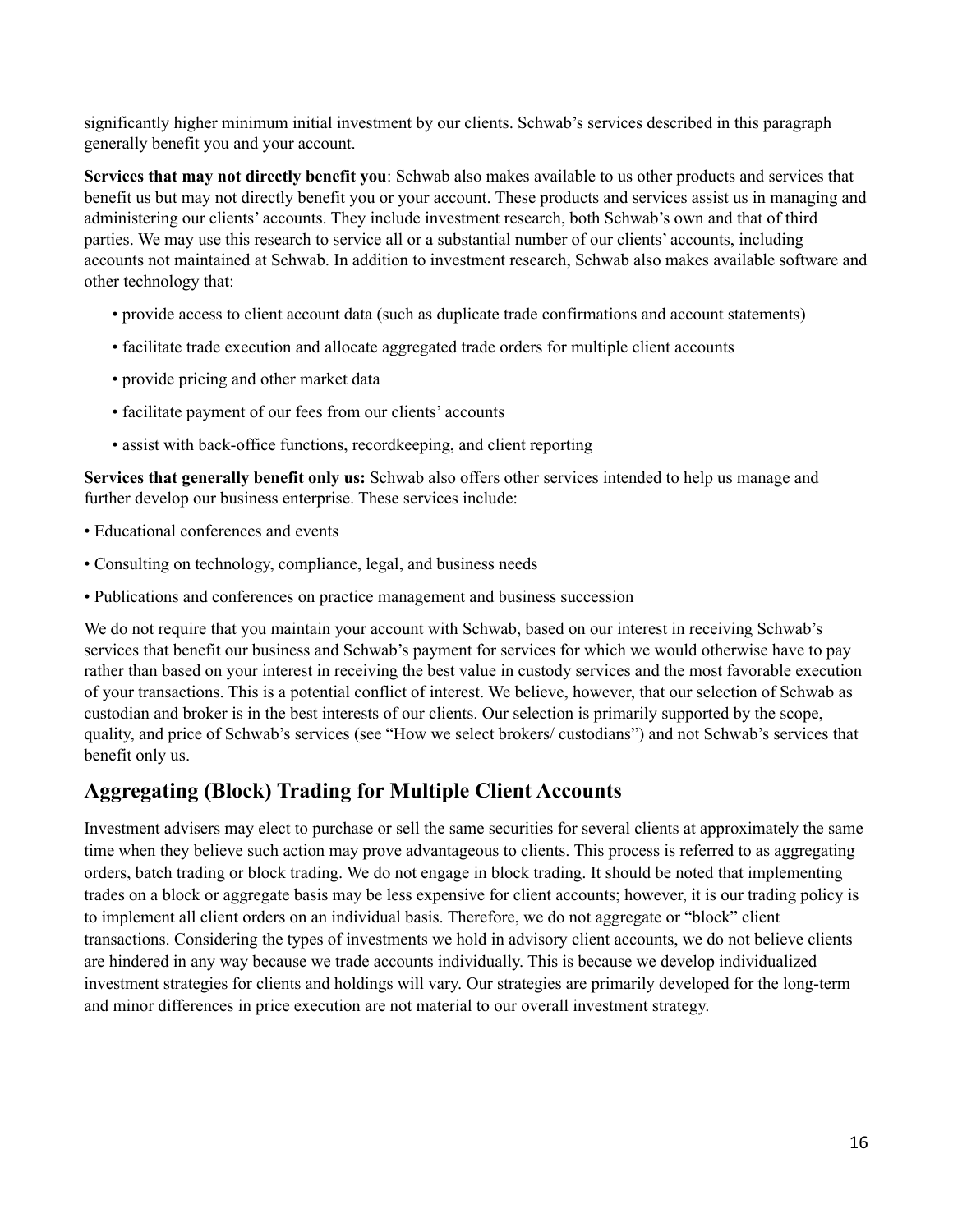# <span id="page-16-0"></span>Item 13: Review of Accounts

Jessica Goedtel, Owner and CCO of PFP, will work with Clients to obtain current information regarding their assets and investment holdings and will review this information as part of our financial planning services. PFP does not provide specific reports to financial planning Clients, other than financial plans.

Client accounts with the Investment Advisory Service will be reviewed regularly on a quarterly basis by Jessica Goedtel, Owner and CCO. The account is reviewed with regards to the Client's investment policies and risk tolerance levels. Events that may trigger a special review would be unusual performance, addition or deletions of Client imposed restrictions, excessive draw-down, volatility in performance, or buy and sell decisions from the firm or per Client's needs.

Clients will receive trade confirmations from the broker(s) for each transaction in their accounts as well as monthly or quarterly statements and annual tax reporting statements from their custodian showing all activity in the accounts, such as receipt of dividends and interest.

PFP will provide written reports to Investment Advisory Clients on an annual basis. We urge Clients to compare these reports against the account statements they receive from their custodian.

# <span id="page-16-1"></span>Item 14: Client Referrals and Other Compensation

We do not receive any economic benefit, directly or indirectly, from any third party for advice rendered to our Clients. Nor do we, directly or indirectly, compensate any person who is not advisory personnel for Client referrals.

# <span id="page-16-2"></span>Item 15: Custody

PFP is deemed to have limited custody solely because advisory fees are directly deducted from the client's account by the custodian on behalf of PFP. PFP does not accept custody of Client funds except in the instance of withdrawing Client fees. PFP will employ the safeguards provided in Regulation 303.042 clauses 3(i) A-C as outlined below:

For Client accounts in which PFP directly debits their advisory fee:

- i. PFP will send a copy of its invoice to the custodian at the same time that it sends the Client a copy.
- ii. The custodian will send at least quarterly statements to the Client showing all disbursements for the account, including the amount of the advisory fee.
- iii. The Client will provide written authorization to PFP, permitting them to be paid directly for their accounts held by the custodian.

Clients should receive at least quarterly statements from the broker-dealer, bank or other qualified custodian that holds and maintains Client's investment assets. We urge you to carefully review such statements and compare such official custodial records to the account statements or reports that we may provide to you. Our statements or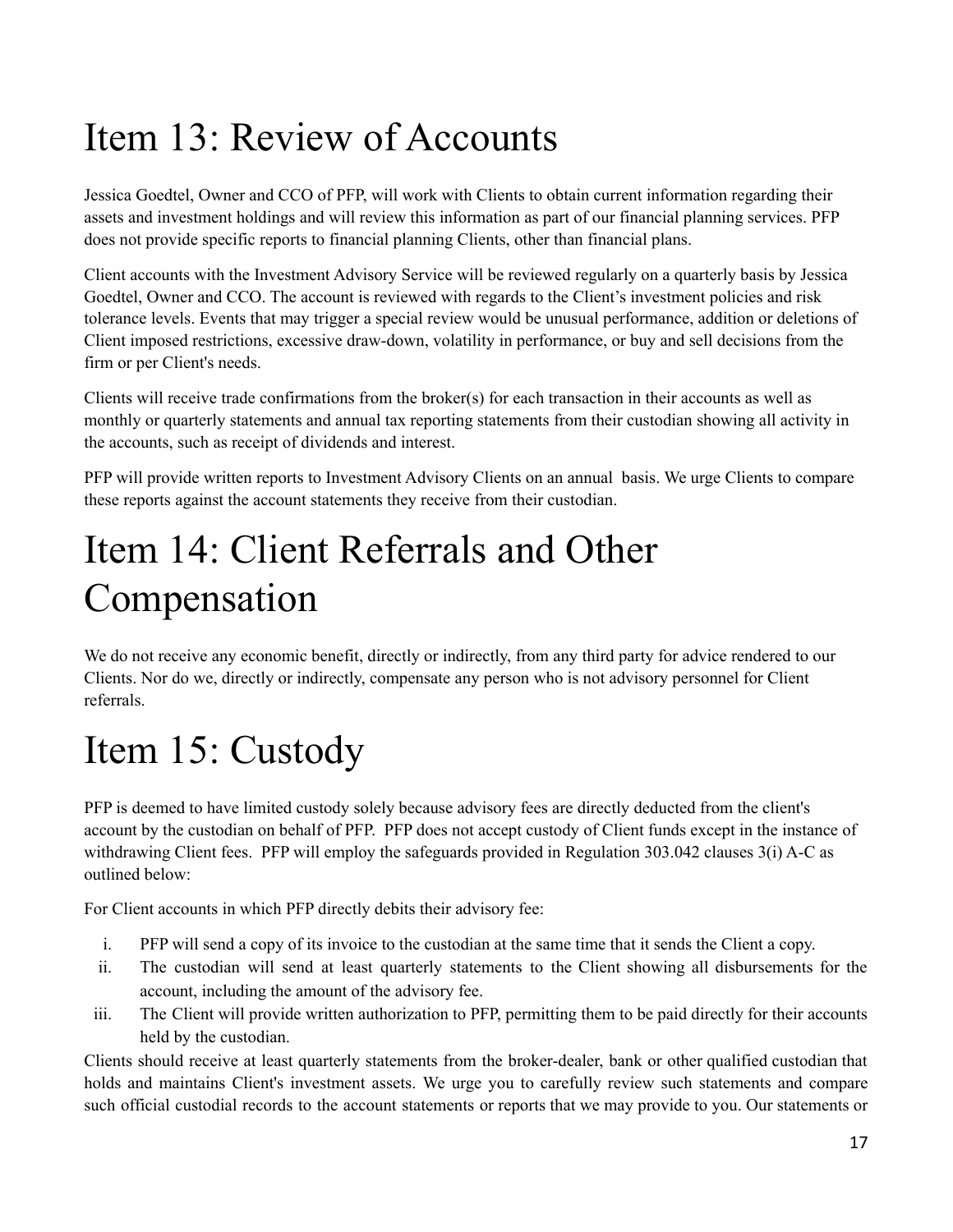reports may vary from custodial statements based on accounting procedures, reporting dates, or valuation methodologies of certain securities.

## <span id="page-17-0"></span>Item 16: Investment Discretion

For those Client accounts where we provide Investment Management Services, we maintain discretion over Client accounts with respect to securities to be bought and sold and the amount of securities to be bought and sold. Investment discretion is explained to Clients in detail when an advisory relationship has commenced. At the start of the advisory relationship, the Client will execute a Limited Power of Attorney, which will grant our firm discretion over the account. Additionally, the discretionary relationship will be outlined in the advisory contract and signed by the Client.

## <span id="page-17-1"></span>Item 17: Voting Client Securities

We do not vote Client proxies. Therefore, Clients maintain exclusive responsibility for: (1) voting proxies, and (2) acting on corporate actions pertaining to the Client's investment assets. The Client shall instruct the Client's qualified custodian to forward to the Client copies of all proxies and shareholder communications relating to the Client's investment assets. If the Client would like our opinion on a particular proxy vote, they may contact us at the number listed on the cover of this brochure.

In most cases, you will receive proxy materials directly from the account custodian. However, in the event we were to receive any written or electronic proxy materials, we would forward them directly to you by mail, unless you have authorized our firm to contact you by electronic mail, in which case, we would forward you any electronic solicitation to vote proxies.

# <span id="page-17-2"></span>Item 18: Financial Information

Registered Investment Advisers are required in this Item to provide you with certain financial information or disclosures about our financial condition. We have no financial commitment that impairs our ability to meet contractual and fiduciary commitments to Clients, and we have not been the subject of a bankruptcy proceeding.

We do not have custody of Client funds or securities or require or solicit prepayment of more than \$500 in fees per Client six months in advance.

# <span id="page-17-3"></span>Item 19: Requirements for State-Registered Advisers

## **Principal Officers**

Jessica Goedtel serves as PFP's sole principal. Information about Jessica Goedtel's education, business background, and outside business activities can be found on her ADV Part 2B, Brochure Supplement attached to this Brochure.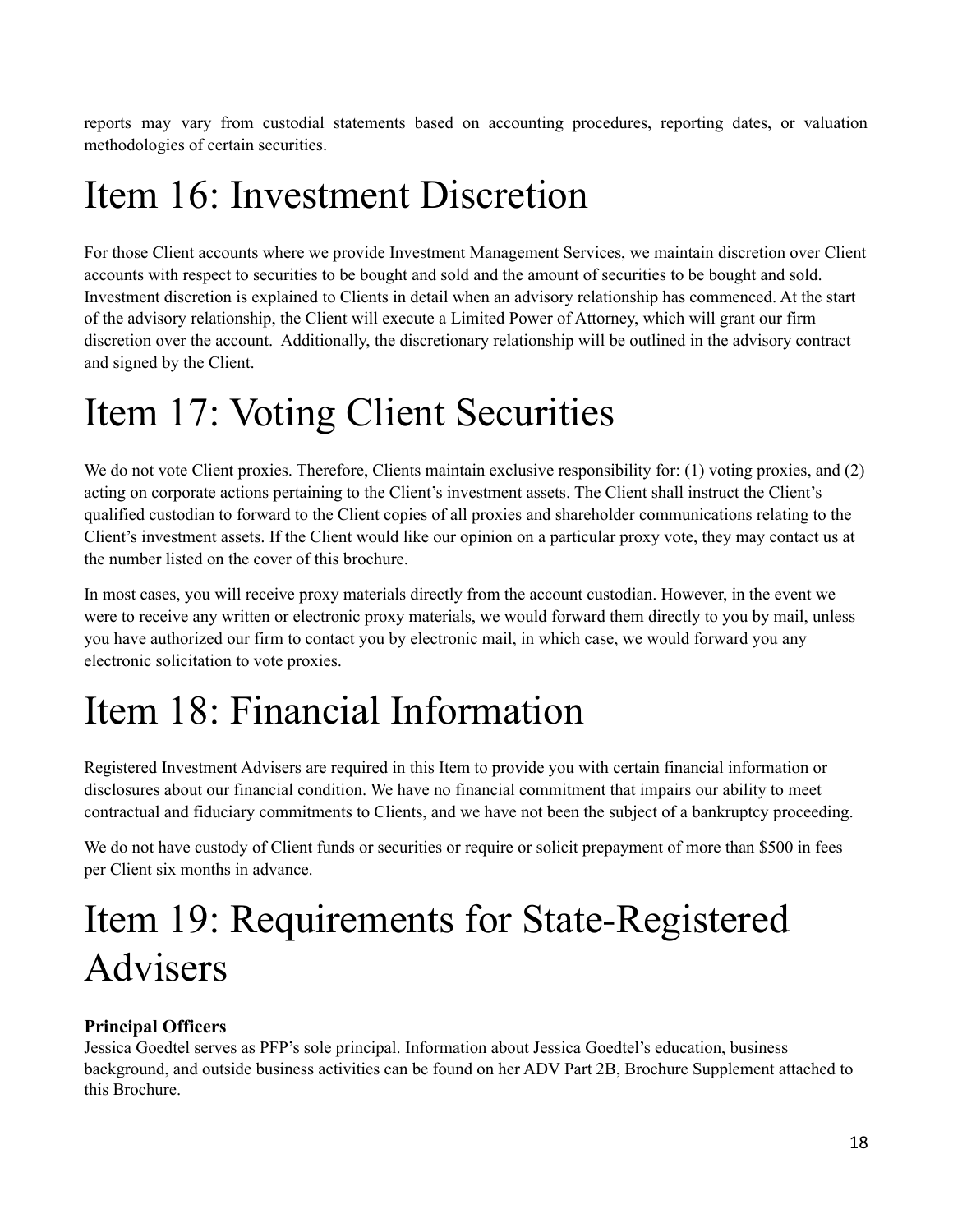### **Outside Business**

Jessica Goedtel is currently employed as a Tax Contractor with McCarthy Tax Preparation. This activity accounts for approximately 15% of her time during tax season.

Jessica Goedtel is currently employed as a Tax Contractor with Eos Tax Services. This activity accounts for approximately 15% of her time during tax season.

Any other outside business information, if applicable, of PFP is disclosed in Item 10 of this Brochure.

### **Performance-Based Fees**

Neither PFP nor Jessica Goedtel is compensated by performance-based fees.

### **Material Disciplinary Disclosures**

No management person at PFP has ever been involved in an arbitration claim of any kind or been found liable in a civil, self-regulatory organization, or administrative proceeding.

### **Material Relationships That Management Persons Have With Issuers of Securities**

PFP nor Jessica Goedtel have any relationship or arrangement with issuers of securities.

#### **Business Continuity Plan**

PFP maintains a written Business Continuity Plan that identifies procedures related to an emergency or significant business disruptions, including the death of the investment adviser or any of its representatives.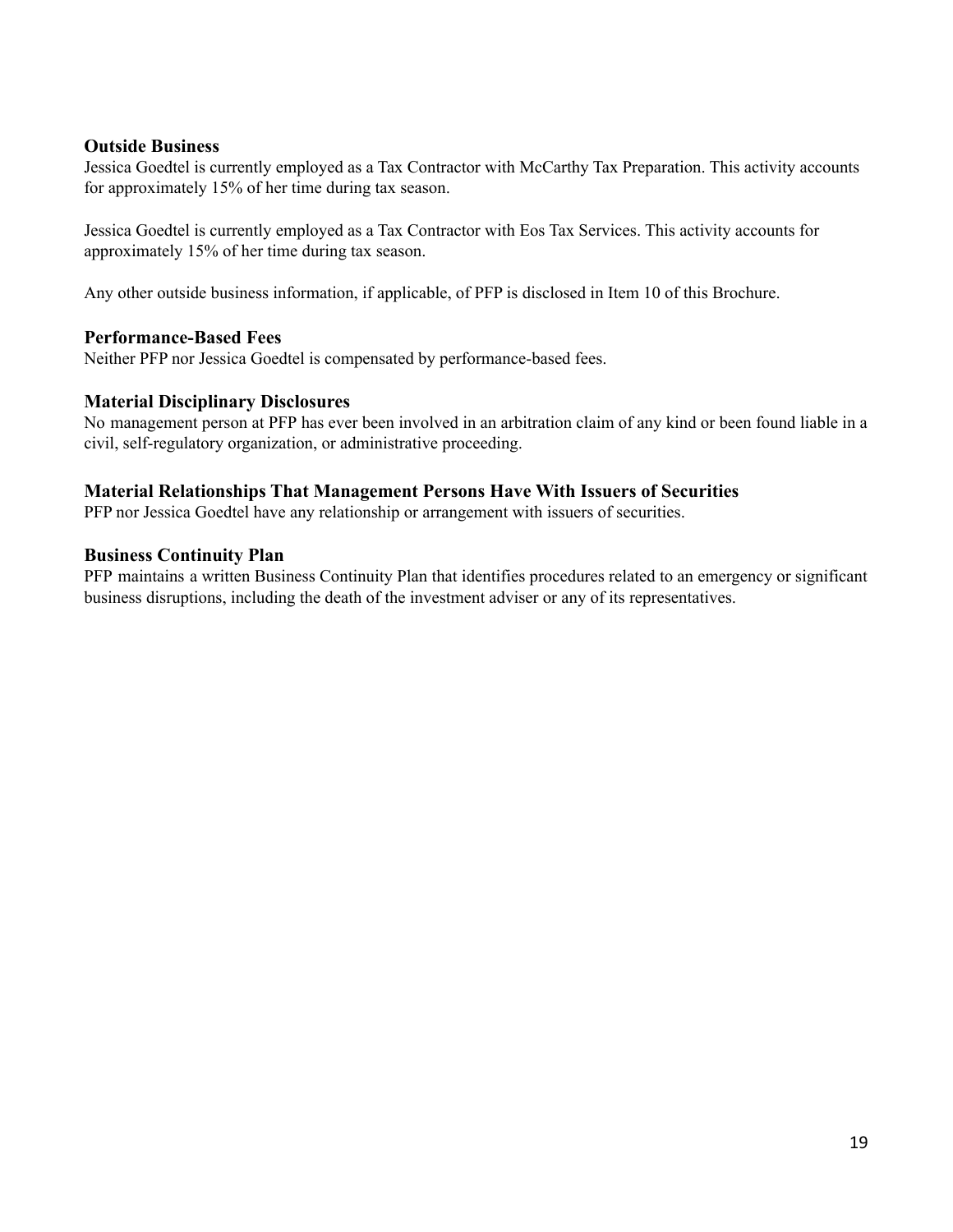## Pavilion Financial Planning LLC

3003 Parkway Blvd. Allentown, Pennsylvania 18104 610-465-1120

Dated March 15, 2022

## <span id="page-19-0"></span>Form ADV Part 2B – Brochure Supplement

## *For*

## **Jessica Goedtel - Individual CRD# 6377275**

## Owner, and Chief Compliance Officer

This brochure supplement provides information about Jessica Goedtel that supplements Pavilion Financial Planning LLC ("PFP") brochure. A copy of that brochure precedes this supplement. Please contact Jessica Goedtel if the PFP brochure is not included with this supplement or if you have any questions about the contents of this supplement.

Additional information about Jessica Goedtel is available on the SEC's website at [www.adviserinfo.sec.gov](http://www.adviserinfo.sec.gov) which can be found using the identification number 6377275.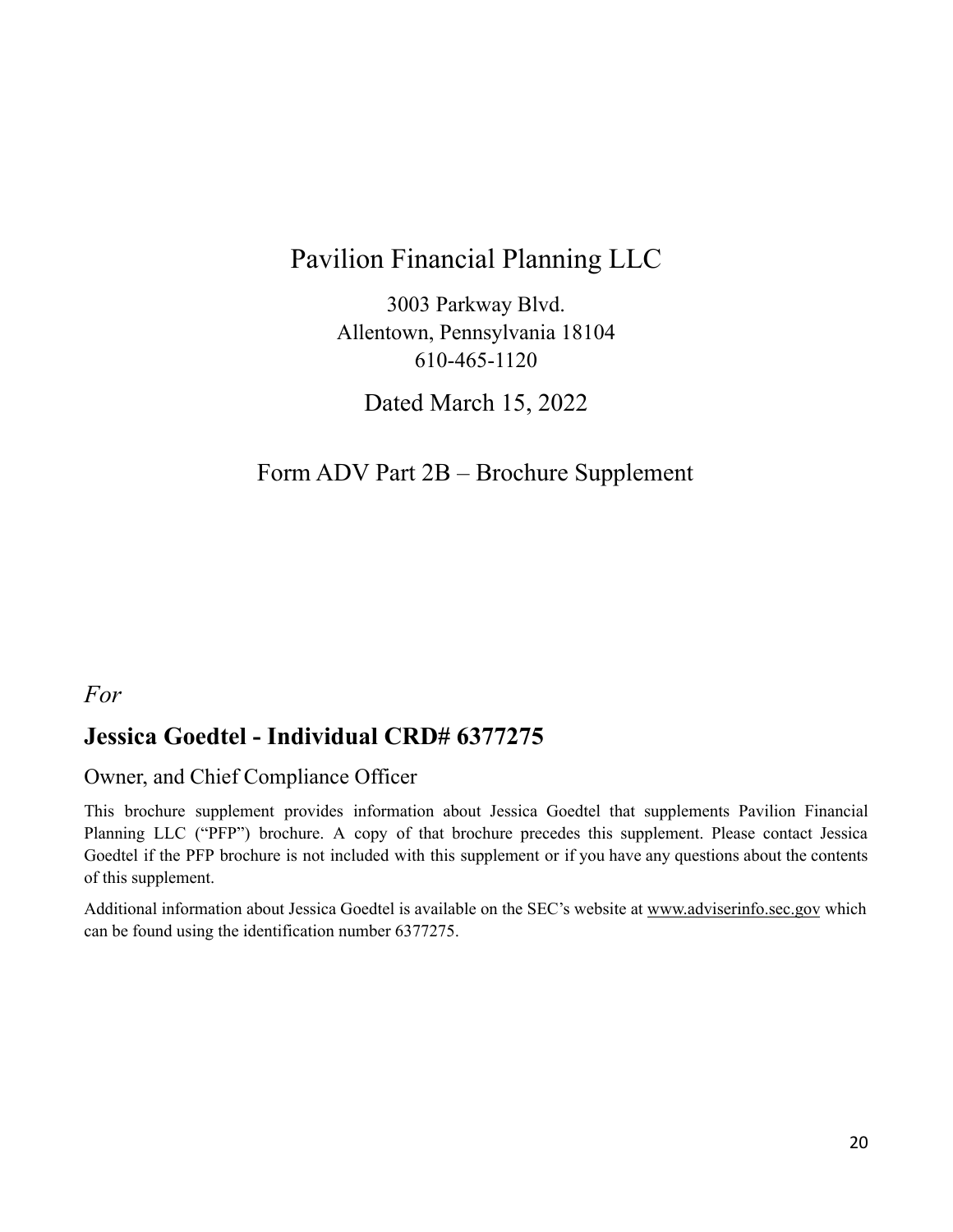# Item 2: Educational Background and Business Experience

## **Jessica Goedtel**

Born: 1983

## **Educational Background**

• 2007 – BA Classics  $&$  Ancient Mediterranean Studies, Penn State University

## **Business Experience**

- 04/2021 Present, Pavilion Financial Planning LLC, Owner and CCO
- $\cdot$  10/2020 07/2021, Facet Wealth, Lead Planner
- 05/2016 10/2020, Valley National Financial Advisors, Assistant Vice President
- 11/2013 05/2016, Ayco, A Goldman Sachs Company, Senior Financial Analyst
- $03/2013 11/2013$ , Backup Runner, Owner
- 06/2008 02/2013, Kistler O'Brien Fire Protection, Project Manager

## **Professional Designations, Licensing & Exams**

**CFP (Certified Financial Planner)**®**:** The CERTIFIED FINANCIAL PLANNER™, CFP® and federally registered CFP (with flame design) marks (collectively, the "CFP® marks") are professional certification marks granted in the United States by Certified Financial Planner Board of Standards, Inc. ("CFP Board").

The CFP® certification is a voluntary certification; no federal or state law or regulation requires financial planners to hold CFP® certification. It is recognized in the United States and a number of other countries for its (1) high standard of professional education; (2) stringent code of conduct and standards of practice; and (3) ethical requirements that govern professional engagements with Clients. Currently, more than 71,000 individuals have obtained CFP® certification in the United States.

To attain the right to use the CFP® marks, an individual must satisfactorily fulfill the following requirements:

- Education Complete an advanced college-level course of study addressing the financial planning subject areas that CFP Board's studies have determined as necessary for the competent and professional delivery of financial planning services, and attain a Bachelor's Degree from a regionally accredited United States college or university (or its equivalent from a foreign university). CFP Board's financial planning subject areas include insurance planning and risk management, employee benefits planning, investment planning, income tax planning, retirement planning, and estate planning;
- Examination Pass the comprehensive CFP® Certification Examination. The examination includes case studies and Client scenarios designed to test one's ability to correctly diagnose financial planning issues and apply one's knowledge of financial planning to real-world circumstances;
- Experience Complete at least three years of full-time financial planning-related experience (or the equivalent, measured as 2,000 hours per year); and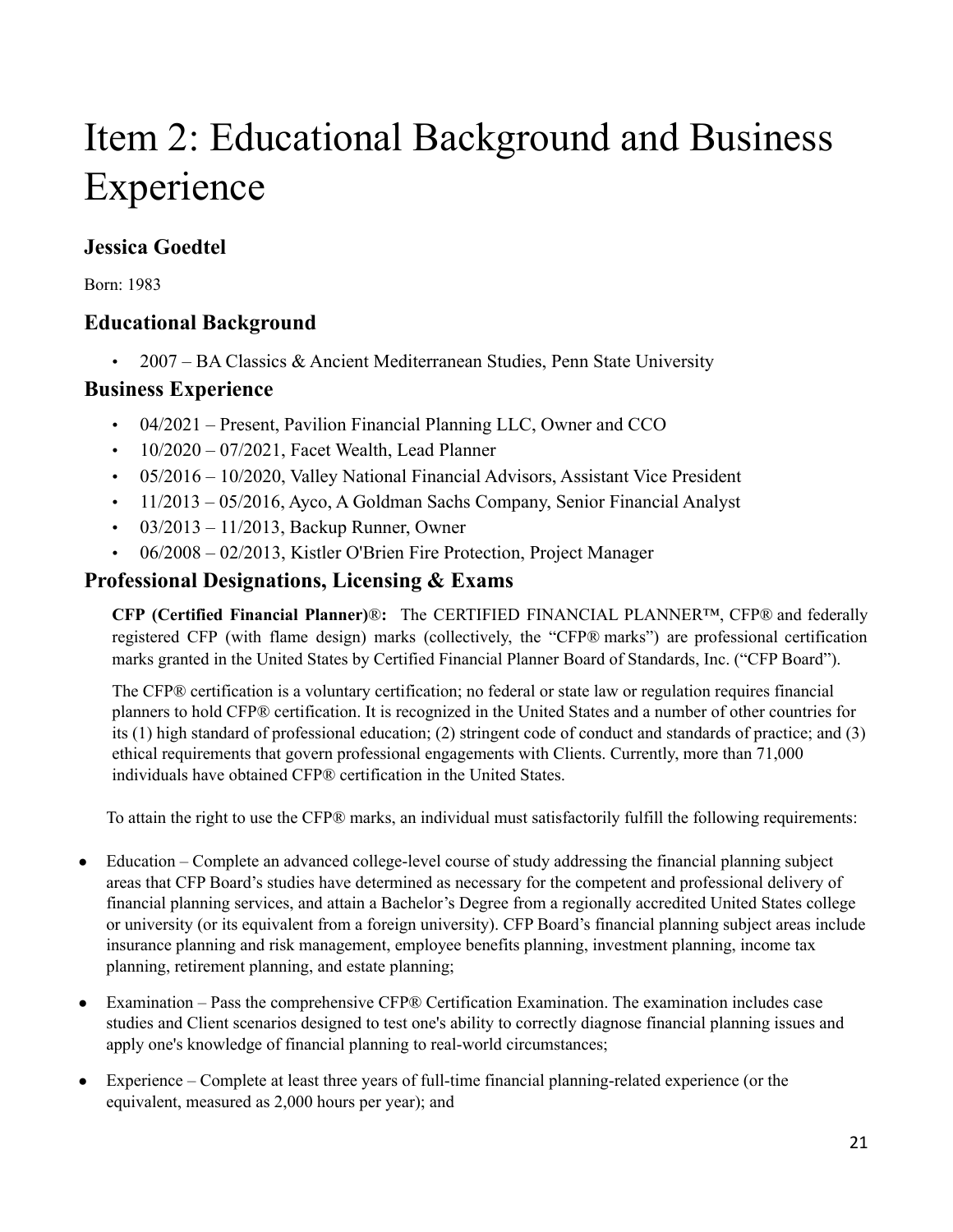- Ethics Agree to be bound by CFP Board's *Standards of Professional Conduct*, a set of documents outlining the ethical and practice standards for CFP® professionals. Individuals who become certified must complete the following ongoing education and ethics requirements in order to maintain the right to continue to use the CFP® marks:
- Continuing Education Complete 30 hours of continuing education hours every two years, including two hours on the *Code of Ethics* and other parts of the S*tandards of Professional Conduct*, to maintain competence and keep up with developments in the financial planning field; and
- Ethics Renew an agreement to be bound by the *Standards of Professional Conduct*. The *Standards* prominently require that CFP® professionals provide financial planning services at a fiduciary standard of care. This means CFP® professionals must provide financial planning services in the best interests of their Clients.

CFP® professionals who fail to comply with the above standards and requirements may be subject to CFP Board's enforcement process, which could result in suspension or permanent revocation of their CFP® certification.

# Item 3: Disciplinary Information

No management person at Pavilion Financial Planning LLC has ever been involved in an arbitration claim of any kind or been found liable in a civil, self-regulatory organization, or administrative proceeding.

# Item 4: Other Business Activities

Jessica Goedtel is currently employed as a Tax Contractor with McCarthy Tax Preparation. This activity accounts for approximately 15% of their time.

Jessica Goedtel is currently employed as a Tax Contractor with Eos Tax Services. This activity accounts for approximately 15% of her time during tax season.

# Item 5: Additional Compensation

Jessica Goedtel does not receive any economic benefit from any person, company, or organization, in exchange for providing Clients advisory services through PFP.

# Item 6: Supervision

Jessica Goedtel, as Owner and Chief Compliance Officer of PFP, is responsible for supervision. She may be contacted at the phone number on this brochure supplement.